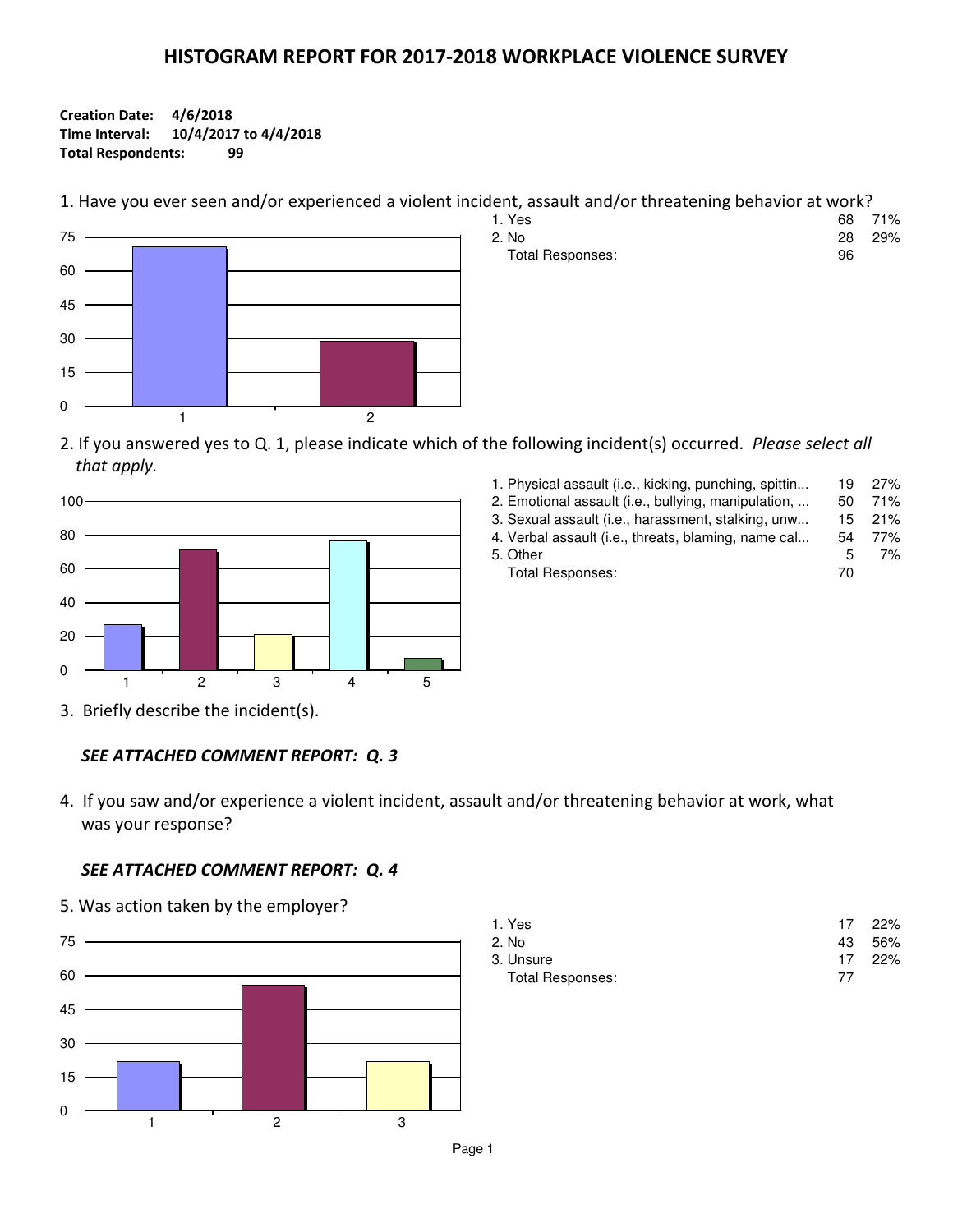## HISTOGRAM REPORT FOR 2017-2018 WORKPLACE VIOLENCE SURVEY

6. What factors would impact whether or not you would report a violent incident, assault and/or threatening behavior at work? Please select all that apply.



| 1. The severity of the incident             | 59 | 70% |
|---------------------------------------------|----|-----|
| 2. Which supervisor(s) is/are on shift      | 21 | 25% |
| 3. Whether or not co-workers are supportive | 20 | 24% |
| 4. The condition of the victim              | 24 | 29% |
| 5. The reporting procedure is unclear       | 13 | 15% |
| 6. The purpose of reporting is unclear      | 8  | 10% |
| 7. Fear of retaliation                      | 37 | 44% |
| 8. Other*                                   | 13 | 15% |
| <b>Total Responses:</b>                     | 84 |     |

## \*Q. 6, # 8 OTHER [TEXT] RESPONSES: See attached Comment Report: Q. 6

## 7. Do you feel comfortable that you would know how to handle a violent customer and/or co-worker?



| handle a violent customer and/or co-worker? |     |                 |
|---------------------------------------------|-----|-----------------|
| 1. Yes                                      | 59. | 60%             |
| 2. No                                       |     | $15 \quad 15\%$ |
| 3. Unsure                                   |     | 24 24%          |
| Total Responses:                            | 98  |                 |

## 8. Have you ever missed work because of fear of violence at the workplace?



| 1. Yes           |    | 16 16% |
|------------------|----|--------|
| 2. No            | 81 | 84%    |
| Total Responses: | 97 |        |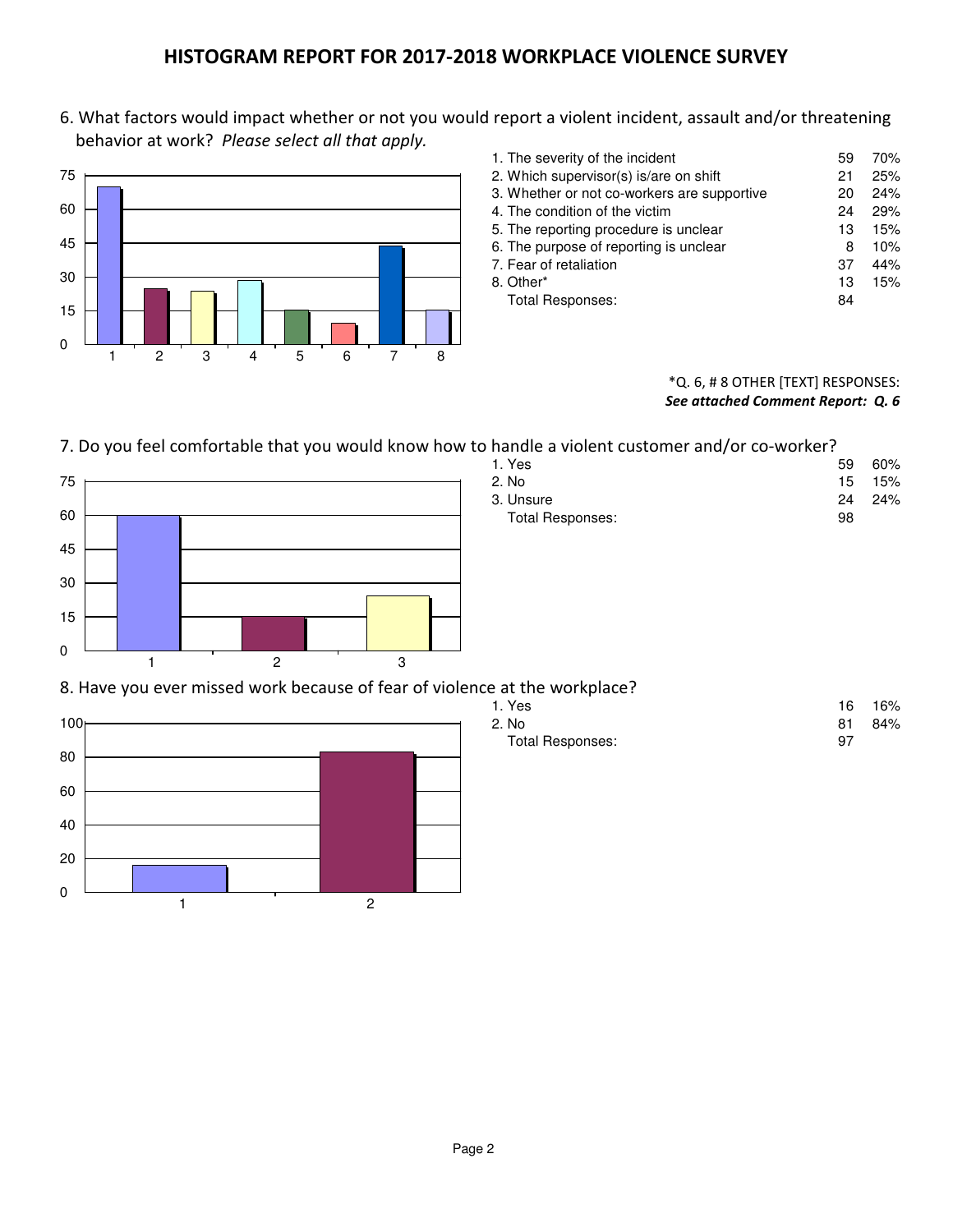## HISTOGRAM REPORT FOR 2017-2018 WORKPLACE VIOLENCE SURVEY

9. To the best of your knowledge, does your employer have program(s) in place to prevent workplace violence? (i.e., training programs, critical incident response plans, personal alarm programs)<br>1. Yes



1. Yes 50 51% 2. No 21 21% 3. Unsure 27 28% Total Responses: 98

10. If you answered yes, please describe the program(s).

## SEE ATTACHED COMMENT REPORT: Q. 10

11. What would you like to see included in a workplace violence prevention standard that you feel would be essential in reducing the risk of violence at your workplace? Please select all that apply.



| Jiace: Fieuse select uil thut upply.  |    |     |
|---------------------------------------|----|-----|
| 1. Education                          | 62 | 65% |
| 2. Better security                    | 25 | 26% |
| 3. De-escalation training             | 58 | 61% |
| 4. Better communication from employer | 36 | 38% |
| 5. Labor/Management Committees        | 46 | 48% |
| 6. Additional training                | 32 | 34% |
| 7. Not sure                           | 9  | 9%  |
| 8. Other ideas*                       | 16 | 17% |
| <b>Total Responses:</b>               | 95 |     |
|                                       |    |     |

## \*Q. 11, # 8 OTHER [TEXT] RESPONSES: See attached Comment Report: Q. 11



1. Energy, Natural Resources, Wood Products a... 8 8% 2. Aerospace and/or SCA 13 13% 3. Air Transport 14 14% 4. Automotive and the set of the set of the set of the set of the set of the set of the set of the set of the set of the set of the set of the set of the set of the set of the set of the set of the set of the set of the se 5. Public / Government Employees 22 23% 6. Railroad 11 11% 7. Tool and Die/Machine Tools (Metal Industries) 4 4% 8. Shipbuilding/Brewing/Electronics and/or Manuf... 4 4% 9. Other\* 12 12% Total Responses: 97

> \*Q. 12, # 9 OTHER [TEXT] RESPONSES: See attached Comment Report: Q. 12

# 12. Please select your industry:

5

0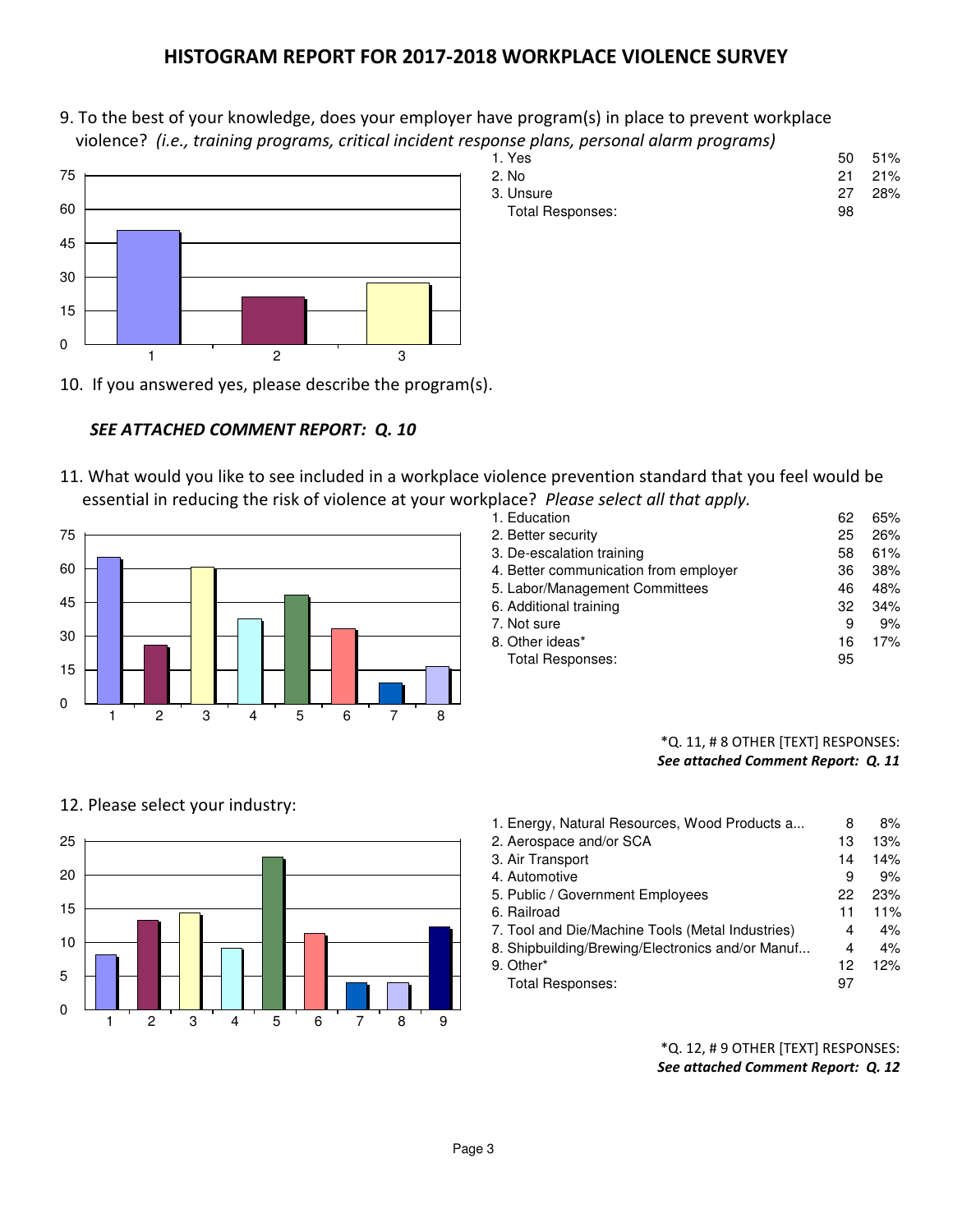## 3. Briefly describe the incident(s):

#### Threats by coworker. Manager harassing and creating a hostile work environment

## 3. Briefly describe the incident(s):

I've witnessed supervisors bullying, and intimidating employees including myself. Verbal assaults especially name calling was fairly common until a few years ago. I also witnessed an emotional employee bring two pistols into the shop and threatened the manager and a female employee he was at odds with

#### 3. Briefly describe the incident(s):

We had an employer that verbally threatened a coworker and myself. Threats of attack, cursing, and verbal abuse. He was eventually promoted to our manager.

#### 3. Briefly describe the incident(s):

Emotional: there were numerous occasions where I saw bullying and intimidation in the workplace. (Southwest Airlines) Sometimes things were said with sarcasm, with the thought of, "I'm just kidding..." but it really doesn't work that way. People were offended and hurt.

Sexual: I've personally had men give unwanted shoulder rubs. I would ask them to stop - some did. As the former president of my Local Lodge I had a member stalk me and absolutely terrify me with his words and his actions. I was always a confident president, but when he would come to the meetings I would be shaking in fear.

## 3. Briefly describe the incident(s):

Incident was between employer and employee. The employer belittled and shamed an employee in front of other workers in the workplace which in turn intimidated anyone from speaking up

## 3. Briefly describe the incident(s):

Punching, head lock, kneeling, pulling hair, spitting, racial slurs, sexist comments

#### 3. Briefly describe the incident(s):

Union members

## 3. Briefly describe the incident(s):

I've been called a slut, fat, etc. I was reaching upnonto a shelf and a male employee pushed himself into me from behind. A male employee follomme into a walk in cooler and turned the lights offand wouldn't let me out.

## 3. Briefly describe the incident(s):

My chair was violently kicked by a male supervisor in a crew rest lounge. I was not on duty was fast asleep with at least 12 other sleeping crew members. I am female I've age 60. Add to the physical was the emotional upheaval in my life for over a year.

## 3. Briefly describe the incident(s):

An employee was verbally abusive to anothet employee.

## 3. Briefly describe the incident(s):

Steward was angry with a coworker. He verbally assaulted and threatened him with physical harm.

## 3. Briefly describe the incident(s):

In semi routine basis I have seen and heard employees verbally threaten serious bodily harm to one another.

#### 3. Briefly describe the incident(s):

At various meetings several employees have resorted to blaming and shaming specific individuals for what they perceive to be a lack of expertise in their jobs. There have been several incidents across the forest where bullying has occurred. The most egregious is when a supervisor who has a history of bullying, yelling and intimidating employees, is investigated. The evidence against them seemed overwhelming and clear but management once again protected their own and the supervisor was found innocent. The bullied employee is now actively seeking other employment.

## 3. Briefly describe the incident(s):

I was personally grabbed and shaken by another employee.

Other incidences include supervision bullying employees.

3. Briefly describe the incident(s):

As the only female worker in my office I was harassed by a bully for over 7 years.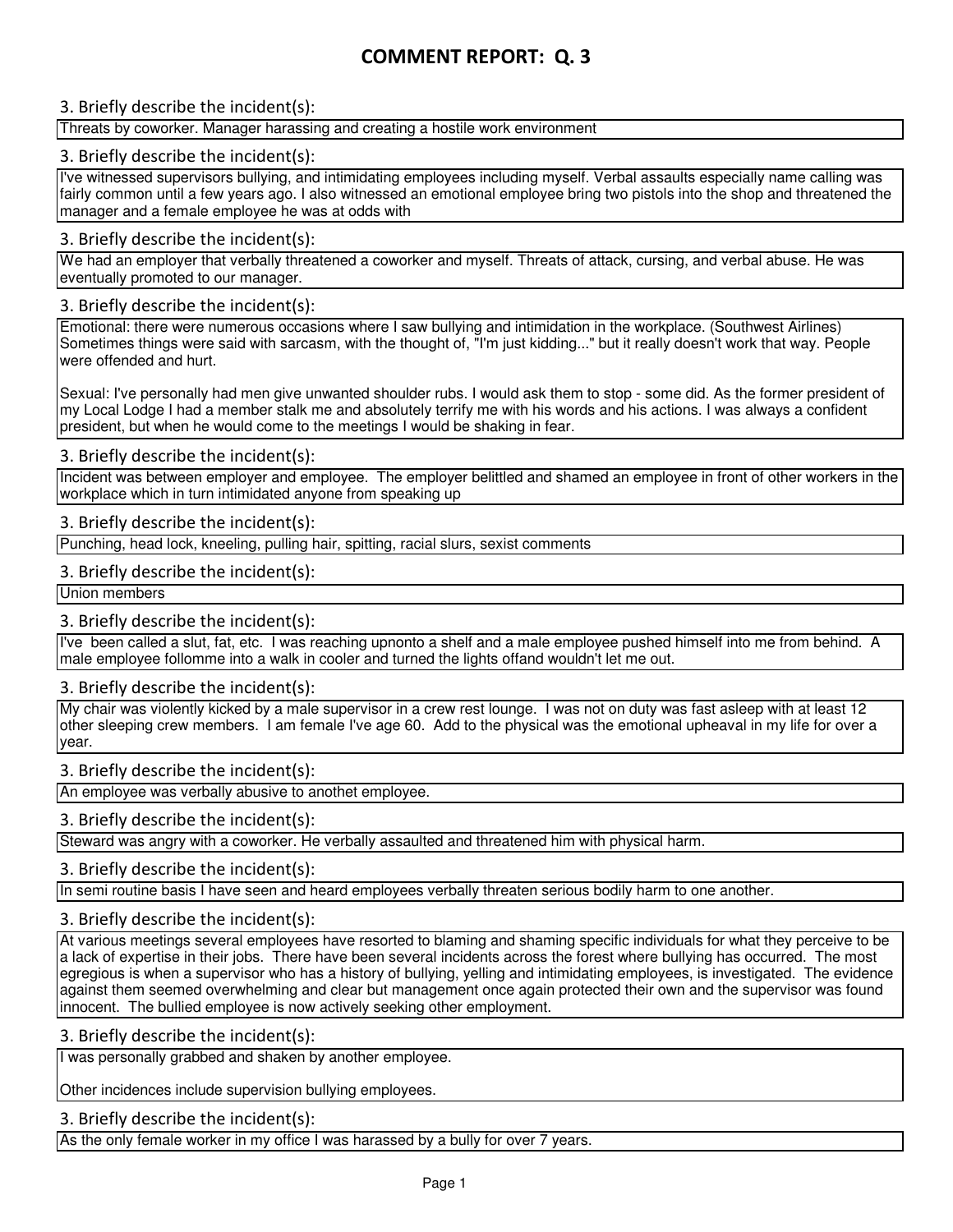## 3. Briefly describe the incident(s):

And employee called a coworker a name, used profanities , and told him to meet him in the parking lot to fight. Actually, this employee did this to two other coworkers and nothing was done.

## 3. Briefly describe the incident(s):

A co-worker (contractor) was called a "dick-lick" indicating he was gay/bisexual, in a demeaning way.

## 3. Briefly describe the incident(s):

I had a Team Lead get mad at me because I wouldn't sign an illegal document she created. She stated you will follow these rules in the document or get reprimand. Then, walk out of the meeting in front of a Supervisor.

## 3. Briefly describe the incident(s):

Variour incident in the workforce over my twenty plus years working for Department of Defense.

## 3. Briefly describe the incident(s):

The worst incident I that comes to mind was following a change in a bargaining agreement. I was a Union Steward at the time. A member that I had known for years and had no previous issues with approached me regarding the change. I explained the change which there were initial problems with that were being delt with. The member grew very upset and approached in a threatening manner. He also had a large "Object" in his hand. At this point he explained in a very agitated tone that he was going to climb up there and beat the sh\_\_ out of me with the object. I knew my whereabouts. Assessed my fall back options and which way to run in the event that he made good on the threat and attempted to diffuse the situation. fortunately, he calmed down and I continued to perform my work.

## 3. Briefly describe the incident(s):

Employee upset with supervisor. Called for a Union safety representative. Because the rep talked to the supervisor previously walking into the area, he became belligerent towards the rep, screaming, yelling and calling the rep names. Then stormed out of the procedure. The rep only talked briefly with the supervisor about a job assignment. There was no mention about what the call was, but the employee took it all wrong.

## 3. Briefly describe the incident(s):

They find out you have disability the take everything from you and treat you like a kid not an adult

## 3. Briefly describe the incident(s):

Forced to change a report of findings to direct attention away from the right person and place blame on another

## 3. Briefly describe the incident(s):

Unwanted contact

## 3. Briefly describe the incident(s):

Employee yelling, threating, blaming, name calling. Have witnessed on many occasions.

## 3. Briefly describe the incident(s):

A CSX manager came out of his office and threatened the clerks. He said: All this talking must mean you have no trains or anything I can find because if you do May God Be With You.

## 3. Briefly describe the incident(s):

I worked with a woman for 7 years who was my supervisor and was a manipulator. It got to the point where I had to drag myself into work because I didn't want to face her.

## 3. Briefly describe the incident(s):

Altercation between two employees, verbal assault followed by very brief/minor physical assault (pushing, finger poking in chest).

## 3. Briefly describe the incident(s):

...bullying in a previous work setting

## 3. Briefly describe the incident(s):

Too many to describe

## 3. Briefly describe the incident(s):

Had a visitor verbally assault a recreation employee after the employee had been unintentionally locked behind a road gate during winter weather. I was the supervisor at the time.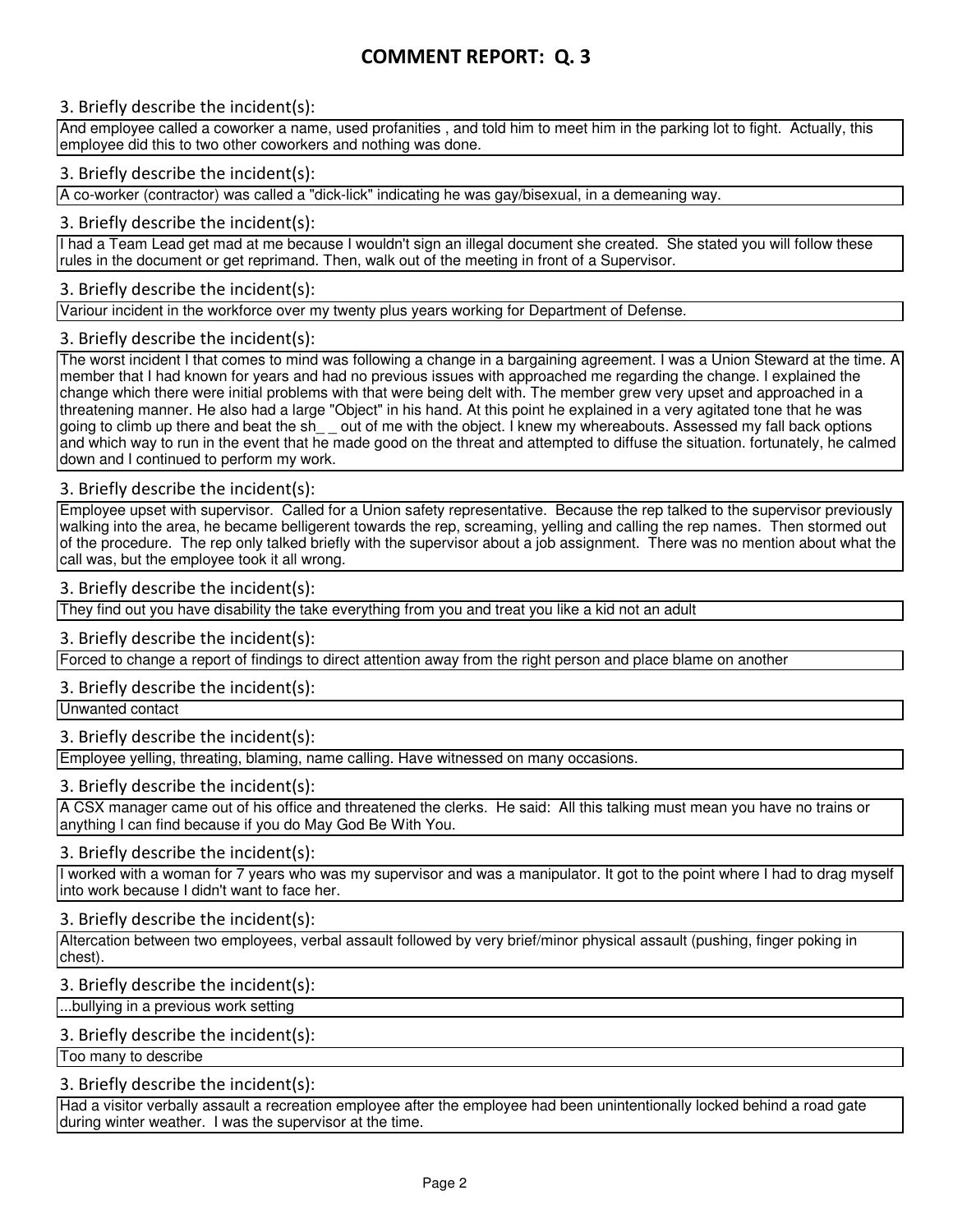## 3. Briefly describe the incident(s):

Supervisor's tone of voice was confrontational and inappropriately so. Subordinate was trying to advise supervisor of their knowledge and experience regarding procedure and directive.

## 3. Briefly describe the incident(s):

Bullying by District staff personnel

## 3. Briefly describe the incident(s):

I am a female and I was the Safety Specialist for my work unit. I shut a job down because of Safety issues. I had an OSHA inspector and my "acting" supervisor with me at the time and I knew if I didn't take immediate action and shut the job down, OSHA would write us up. Unfortunately, my supervisor was not trained in safety issues and he didn't know what to do, so I took action. It affected an entire department and the manager of that department was off-site. When he learned of the shut-down he was very angry and a confronted e in the parking lot. He kept coming at me and bumping my chest with his chest, he didn't raise his hands but his fists were balled at his side and he was screaming at me.

## 3. Briefly describe the incident(s):

A seasonal employee had a fetish and fixated on several women within the unit

## 3. Briefly describe the incident(s):

Supervisor telling employee on a daily basis that the work performed was not good enough. Employee was working 10.5 hour days as a sale administrator. Employee worked harder and was put on a PIP. When Employee requested help from Supervisor, Supervisor told Employee to figure it out; or "it is what it is". Unbeknownst to Supervisor, Employee sought help from other sale administrator who was held by Supervisor in high esteem. Other sale administrator said Employee was doing everything exactly as he would have done it, right down to the wording on the 181s. The next day, Employee was in trouble again for how things were handled on the previous day. Employee asked other sale administrator if HE was in trouble for HIS 181. The answer was no. When Employee went to District Ranger (Supervisor's supervisor), DR refused to hear Employee's side of the story, stating that "it would only cause a bigger rift between you and Supervisor". Supervisor was backed by DR, DR backed by Forest Supervisor. Employee's side of the story was never heard and Employee was removed.

## 3. Briefly describe the incident(s):

Repeatly intimidated by boss and bullying so much that eventually after filing complaints with higher ups that I had to find a new place to work. Now this person is doing the same thing to another person and nothing being done about it again and this person is having emotional counseling. Other employees told higher ups what was going on and still this person is still in a position of authority

## 3. Briefly describe the incident(s):

Me: trees dropped on me on purpose, pack filled with rocks, tools and equipment yanked out of my hands or thrown at me.

Others I represented: attempted rape by workleader; kicked in the breasts; entire mouthful of sunflower seeds spit into her face; nozzle opened up and straight-streamed into the face; foot twisted hard; plus....

There are so many examples, that I cannot "briefly" describe them here.

## 3. Briefly describe the incident(s):

Both as a supervisor and as a hard worker, I was harassed, socially ostracized and even physically threatned

## 3. Briefly describe the incident(s):

There is very little comity on the district, especially in Staff Meetings. They get so contentious that I expect to see intestines flying against the wall at any moment.

## 3. Briefly describe the incident(s):

Sexual Assault: I had a man I worked with constantly come up and rub my shoulders. I asked him to stop. The third time he did it, I told him if he continued to touch me I would have to contact HR. He never touched me or anyone else in our department after that incident.

## 3. Briefly describe the incident(s):

Liberals are super loud about their wish to hate Trump, while all other political parties who didn't want Hilary are left to hide in the shadows of silence.

## 3. Briefly describe the incident(s):

Two workers got nose to nose.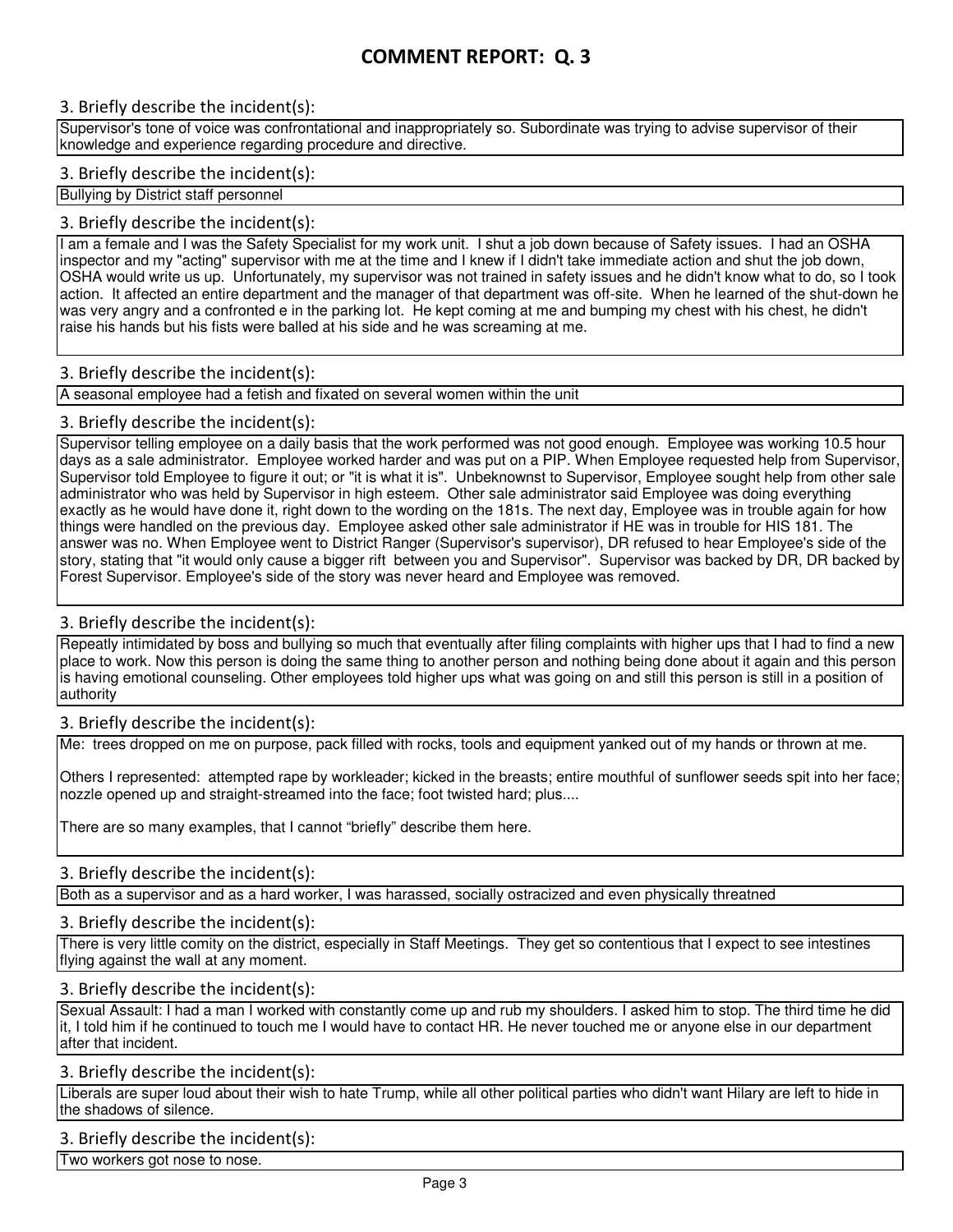## 3. Briefly describe the incident(s):

all have occurred. An employee would call another employee and make sexual suggestions at work. I have seen a pax hassle a good looking agent to try to get her to go out with him when he returned from his trip.

#### 3. Briefly describe the incident(s):

Horse playing mostly, guys can't keep there hands to there self

#### 3. Briefly describe the incident(s):

I've seen management at jobs push people around to the point of mentally messing with them so their kind of dangerous to have on a job.

#### 3. Briefly describe the incident(s):

hostile management

## 3. Briefly describe the incident(s):

I was pushed from behind by my team lead.

#### 3. Briefly describe the incident(s):

I was wearing a union pin and had a union pen visible in a pocket. A supervisor said I was violating a new rule of which I was unaware. I thanked him for the warning, not fully understanding was he was referring to. He chased me down the hallway, calling, stop! Stop! You can't go! I told him to quit harassing me and proceeded to work. I was written up, put the incident in my file, but never heard another word. Another supervisor did approach me telling me to comply with their new rule of "no advocacy ".

## 3. Briefly describe the incident(s):

Physical Assault - Employees Pushing each other because one believed the other didn't do enough work on his shift and left the work for the next crew. An argument over this occurred and pushing/punching occurred.

Emotional Assault - Every day occurrence. The motto where I work is "We work in a factory - leave your feelings at home" Bullying also occurs with Supervisors who pick on the same person, usually because they know they will do the job, so instead of being rewarded for working hard, you end up being punished.

Sexual Assault - I have never seen an assault; however, women are hit on a lot. Once a supervisor offered to pay for sexual favors. Women are subjected to men's anatomy being drawn everywhere and are sometimes told good and bad things about their physical appearance.

Verbal Assault - it's a factory...I don't agree with it, but it's pretty much a free for all with the name-calling

#### 3. Briefly describe the incident(s):

Tech did not like being teased by another tech and got into a shoving match.

## 3. Briefly describe the incident(s):

too many to label

## 3. Briefly describe the incident(s):

Social Media

## 3. Briefly describe the incident(s):

Removing people from regular task having management do the work not allowing people to preform work in there job skill. Telling them they will no longer be allowed to be in area. Wrighting up union member for stating they will file greavence. Having people work outside there job discription.

## 3. Briefly describe the incident(s):

Frequent actions vy management fall in these categories

#### 3. Briefly describe the incident(s):

Seen men fight. Seen foreman veberaly abuse co worker. Seen men grab another man acting like he is having sex with him.

## 3. Briefly describe the incident(s):

Many instances of members bullying other members verbally on a daily basis. Currently we had a member get so angry at another member he hit the member in the head with a car door and later stalked and grabbed and poked the member in the neck and head area.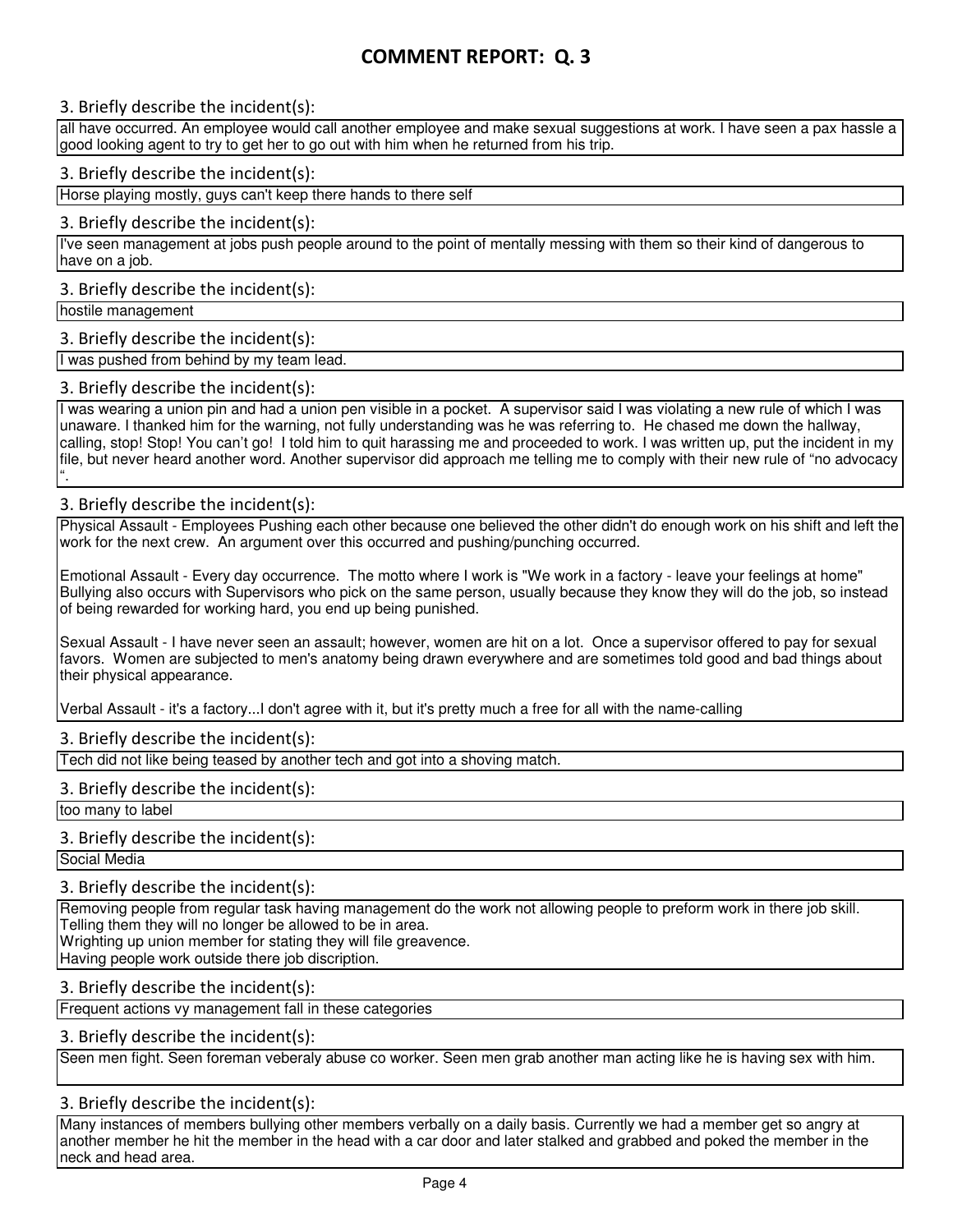## 3. Briefly describe the incident(s):

A male employee that has some problems mentally said my laugh set him off. One day I was talking and laughing with a supervisor and he tried to jump from the area he was in to hit me because he thought we were laughing and talking about him.

I had a former employee ask me for some breast milk after I had my third child, and he asked me if I would be naked and squirt the milk on a mirror.

I had a former white male employee call me derogatory names the first year of my employment.

## 3. Briefly describe the incident(s):

Different workers threatening another worker of harm and to meet them at a certain location after work. Worker got into a verbal argument with another worker, and after work tried to run the worker off the road .

#### 3. Briefly describe the incident(s):

I have seen an array of incidents ranging from physical cust a cuffs to nagging harassment, unfortunately it is very common on the railroad.

## 3. Briefly describe the incident(s):

Aggressive manager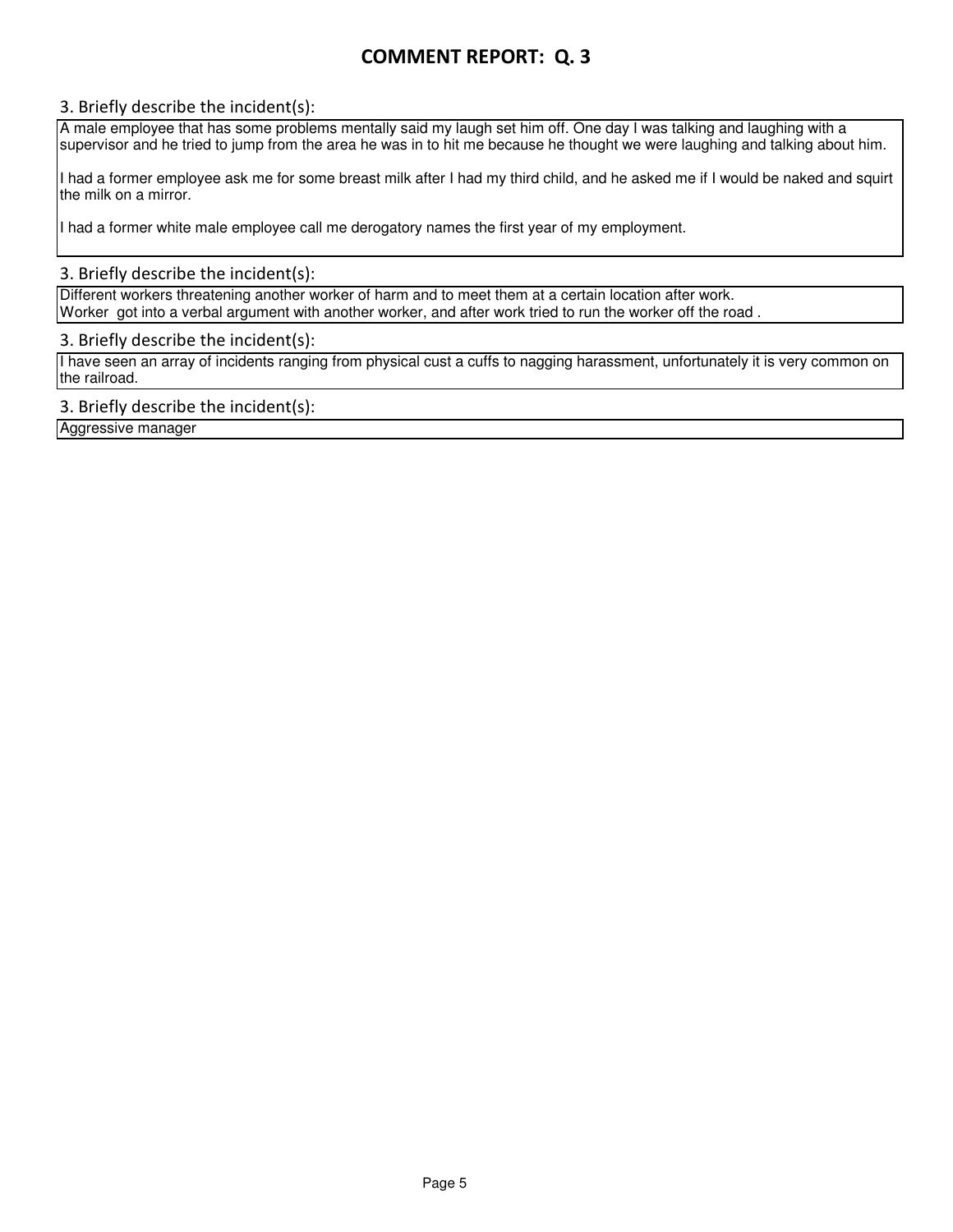## 4. If you saw and/or experienced a violent incident, assault and/or threatening behavior at work, what was your response?

## Reported it according to company policy

## 4. If you saw and/or experienced a violent incident, assault and/or threatening behavior at work, what was

## your response?

Early in my career I would step back and either take it or watch it without any intervention. As I got a little older, I learned to stand up for myself and those around me. When the guy with guns came in, I learned to rely on our security forces for egregious actions.

## 4. If you saw and/or experienced a violent incident, assault and/or threatening behavior at work, what was your response?

Emotional: I was a Steward and able to address it. I used my words and got them to cease and desist.

Sexual: As stated above, I would ask them to stop the rubs and some of them did. If they didn't, I would let them know I knew how and who to contact regarding their unwanted touching. That would stop the rest of them. As for the stalker, it took my union brothers to step into the fray and tell him to stop. Well, that and a cop friend that showed up at my union meeting and also advised him to stop.

## 4. If you saw and/or experienced a violent incident, assault and/or threatening behavior at work, what was your response?

Tried to have a conversation with employer but they were not having it

## 4. If you saw and/or experienced a violent incident, assault and/or threatening behavior at work, what was your response?

Advised management

## 4. If you saw and/or experienced a violent incident, assault and/or threatening behavior at work, what was your response?

Separation and prosecution

4. If you saw and/or experienced a violent incident, assault and/or threatening behavior at work, what was your response?

Told them to knock it off repeatedly. Eventually went to the manager and she told me to stop hugging my friends at work because it gave my harrassers the wrong idea.

4. If you saw and/or experienced a violent incident, assault and/or threatening behavior at work, what was your response?

Saw supervisors mentally abuse other employees. I advised employee to seek out union help or attorney.

4. If you saw and/or experienced a violent incident, assault and/or threatening behavior at work, what was your response?

Let him cool off and talked with him.

4. If you saw and/or experienced a violent incident, assault and/or threatening behavior at work, what was

your response?

Different circumstances required different responses. In most cases I encouraged the parties to remember where they are and the consequences, in some cases I intervened with a personal plea for peaceful resolution.

## 4. If you saw and/or experienced a violent incident, assault and/or threatening behavior at work, what was your response?

As the Chief Steward of the local I have zero tolerance for any of the above (2) listed incidents. I have on several occasions pulled employee's, who were bullying or patronizing others, aside and counseled them that their behavior is unacceptable and needs to change. In two case's I encouraged the employee to apologize, which they did.

## 4. If you saw and/or experienced a violent incident, assault and/or threatening behavior at work, what was your response?

I told HR about these incidences.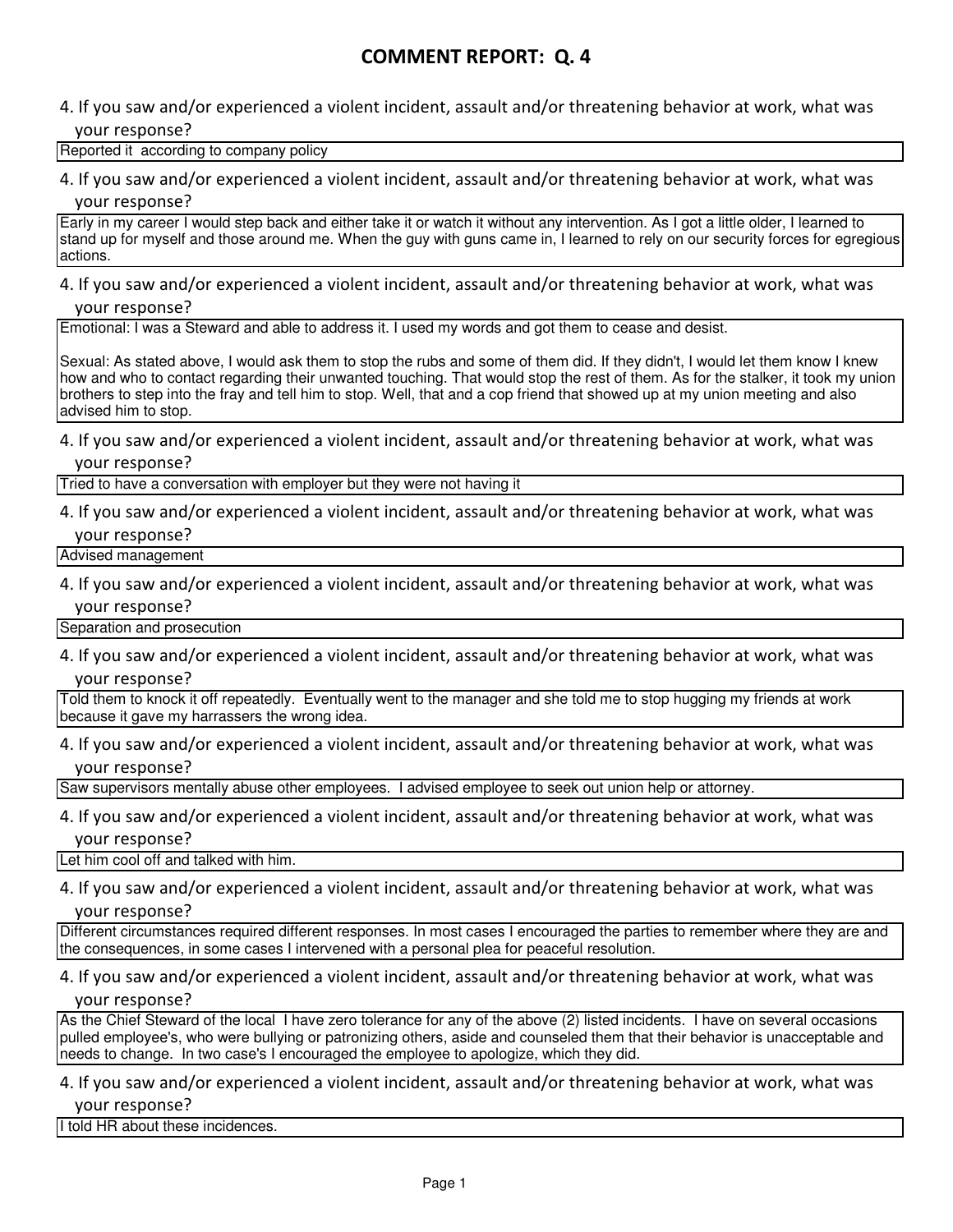4. If you saw and/or experienced a violent incident, assault and/or threatening behavior at work, what was your response?

To represent and try and quell the situation

4. If you saw and/or experienced a violent incident, assault and/or threatening behavior at work, what was your response?

I notified management and after there was no resolution, I had an emotional collapse and have not been able to return to my office after 18 months. The agency and personnel did nothing to stop the harassment.

4. If you saw and/or experienced a violent incident, assault and/or threatening behavior at work, what was your response?

I triy to deescalate the situation when someone was being bullied, by pulling the aggressor to the side. When I received unwanted advances, I let them know that I was not ok with them speaking to me in that manner.

4. If you saw and/or experienced a violent incident, assault and/or threatening behavior at work, what was your response?

Being the only female in the group at that time there wasn't much I could do. The manager was aware of each incident.

4. If you saw and/or experienced a violent incident, assault and/or threatening behavior at work, what was your response?

He chose not to report it and I think was afraid he'd be let go. He was a contractor. Could have been let go very easily if they thought he was a trouble maker.

4. If you saw and/or experienced a violent incident, assault and/or threatening behavior at work, what was your response?

I told a supervisor this type of behavior is unacceptable.

4. If you saw and/or experienced a violent incident, assault and/or threatening behavior at work, what was your response?

Reported the incident to management.

4. If you saw and/or experienced a violent incident, assault and/or threatening behavior at work, what was your response?

I was very relived that I was able to diffuse the situation

4. If you saw and/or experienced a violent incident, assault and/or threatening behavior at work, what was your response?

Just sat there and let the employee vent. Tried to calmly explain what the conversation was with the supervisor, but the employee was upset.

4. If you saw and/or experienced a violent incident, assault and/or threatening behavior at work, what was your response?

file a grievance

4. If you saw and/or experienced a violent incident, assault and/or threatening behavior at work, what was your response?

I did as I was told and returned to my office

4. If you saw and/or experienced a violent incident, assault and/or threatening behavior at work, what was your response?

I did not report it. ...others reported it later who had issues with the same person...the person was investigated and went for help

4. If you saw and/or experienced a violent incident, assault and/or threatening behavior at work, what was your response?

Informed the employee of the Agency policy and tried to de-escalate the situation.

4. If you saw and/or experienced a violent incident, assault and/or threatening behavior at work, what was your response?

I filed an ethic complaints but nothing happened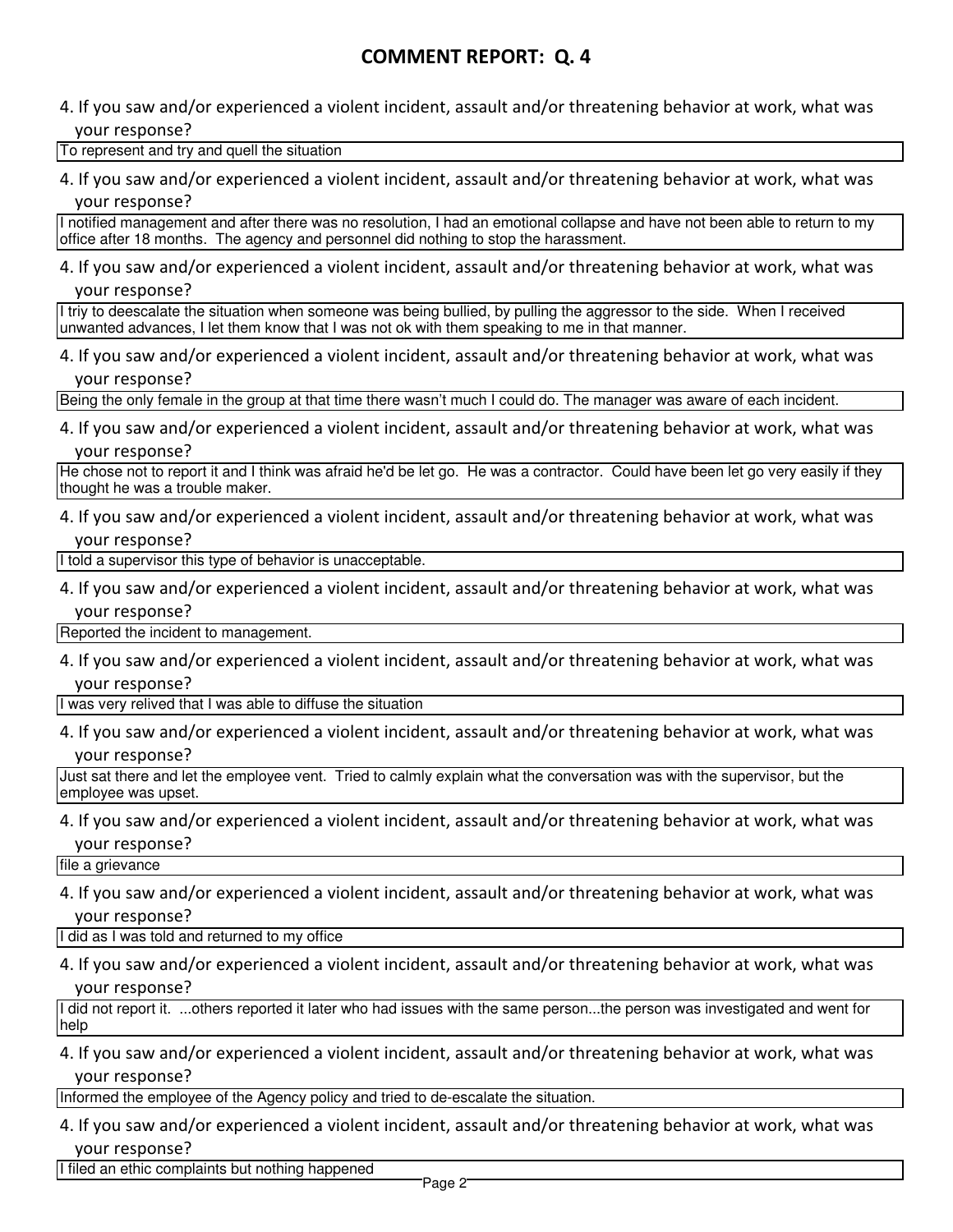4. If you saw and/or experienced a violent incident, assault and/or threatening behavior at work, what was your response?

I tried to intervene, to step in front of the person being targeted, usually with humour if at all possible. Mostly I just tried to get them away from the situation

4. If you saw and/or experienced a violent incident, assault and/or threatening behavior at work, what was your response?

I thought "those guys are idiots" why would they do that on government property?? They should take it off property at least.

4. If you saw and/or experienced a violent incident, assault and/or threatening behavior at work, what was your response?

Addressed it. My role is to educate/train workers regarding bullying as a particular form of workplace mistreatment

4. If you saw and/or experienced a violent incident, assault and/or threatening behavior at work, what was your response?

contact supervision- No action taken due to no witness. Company did question the offender, but offender denied the incident.

4. If you saw and/or experienced a violent incident, assault and/or threatening behavior at work, what was your response?

I stepped in to help the employee de-escalate the verbal exchange. the Line Officer was not yet in the office.

4. If you saw and/or experienced a violent incident, assault and/or threatening behavior at work, what was your response?

I reported this

4. If you saw and/or experienced a violent incident, assault and/or threatening behavior at work, what was your response?

I became very stressed out, I am now withdrawn and can no longer work with these people.

4. If you saw and/or experienced a violent incident, assault and/or threatening behavior at work, what was your response?

I stood my ground and I didn't back up one inch. My supervisor tried to intervene but the manager shoved him aside and kept coming at me. After a few minutes the OSHA inspector, who was a retired Navy NCO, threatened to write the manager up because he willfully and knowingly put the employees at risk. From that point forward the manager was my enemy and retaliated every chance he got. He recruited some of his workers to sabotage my work and the reign of abuse went on for about a year. When the 2nd in command of the entire facility heard about what had been happening for the past year, he promoted me into another position and took me out of the line of fire. As far as I know, there was no disciplinary action taken against the manager. He still had his job.

4. If you saw and/or experienced a violent incident, assault and/or threatening behavior at work, what was your response?

Reported it, caused him to be put on admin leave while it was investigated through his eventual termination.

## 4. If you saw and/or experienced a violent incident, assault and/or threatening behavior at work, what was your response?

Employee was medicated for anxiety and panic attacks resulting from interactions with this Supervisor. Employee went to the Union. Forest Supervisor was backed by Regional Forester in Grievance. Employee was informed that Employee had no business being in sale admin and put in another position at another building. ("Either you TAKE this job, or you HAVE NO job.") When Employee was placed, no email was sent out to inform others that Employee was there or what capacity Employee was working in, so when other employees would enter Employee's new office, they would be startled and say things like, "what are you doing here?" Anxiety persisted, depression resulted, and health issues continue.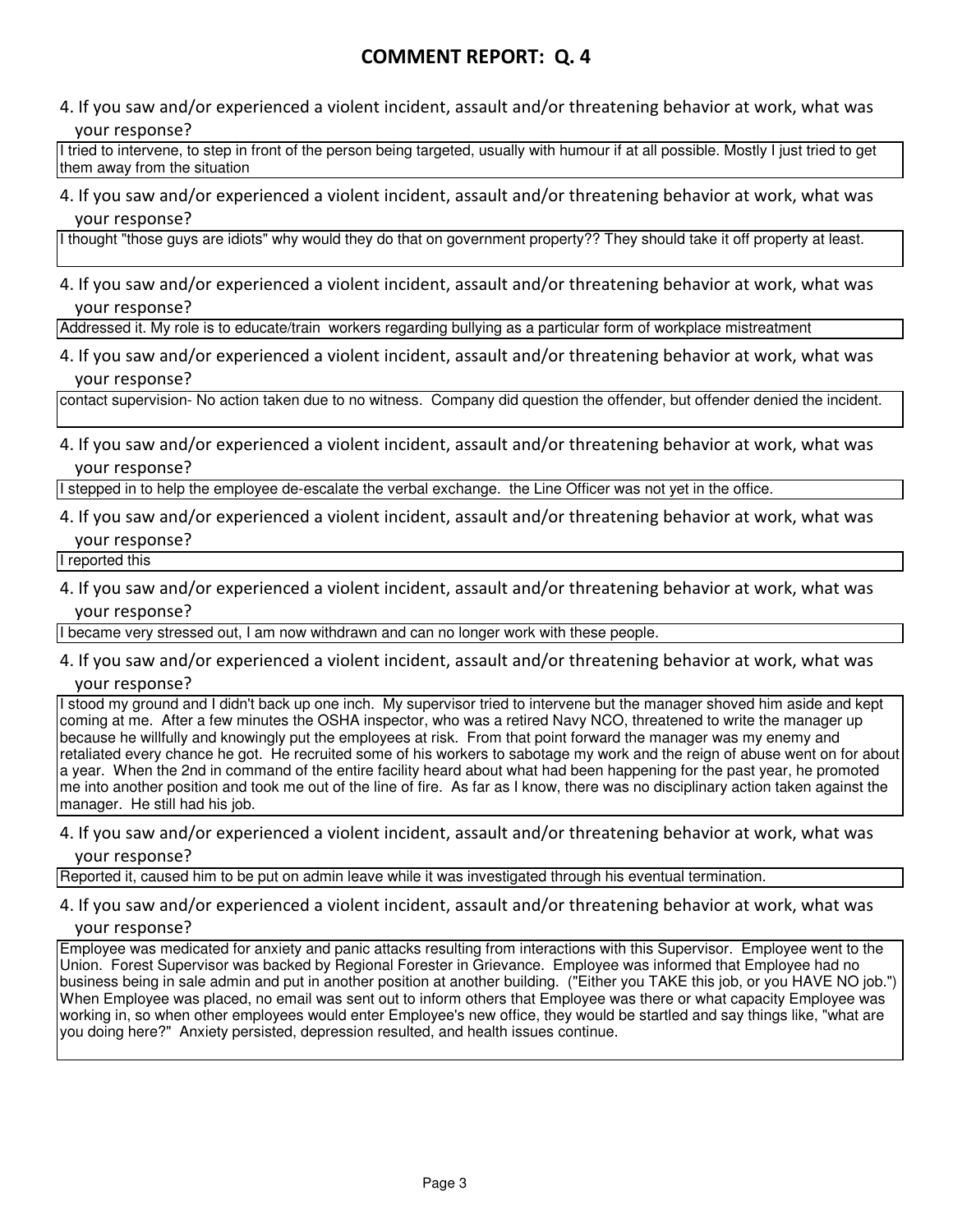4. If you saw and/or experienced a violent incident, assault and/or threatening behavior at work, what was your response?

Reported to direct-line supervisor, Forest Supervisor, filed grievances, filed EEO complaints, traveled to Washington DC on my own dime TWICE to meet with USDA Secretary of Agriculture Vilsack, Forest Service Chief Tidwell, Civil Rights staff including Guzman, and filed a THIRD class action lawsuit as a Class Agent representing women in fire in Region 5 California. Interviewed with Huffington Post, Washington Post, New York Times, High Country News, and most recently filmed with PBS for a documentary coming out late February/early March. We've tried everything; however, management and perpetrators continue to be moved and promoted, while we, the whistle blowers, are retaliated against, terminated, forced to resign/retire, disciplined, have our duties removed, are taken out of our jobs, humiliated, discredited, continuously bullied and made to look like the "bad guy' for bringing egregious acts forward, and even receive death threats. The males who have perpetrated the acts and the management officials who continue to allow this egregious behavior are never held accountable. We have coined our treatment after reporting as "career suicide". We have coined how managers and employees who allowed and perpetrated egregious behaviors toward women were moved and promoted as "disciplinary promotions."

4. If you saw and/or experienced a violent incident, assault and/or threatening behavior at work, what was your response?

I was patient and forgiving, but did stand my ground.

4. If you saw and/or experienced a violent incident, assault and/or threatening behavior at work, what was your response?

I have seen verbal assaults, as a Steward I always intervened.

4. If you saw and/or experienced a violent incident, assault and/or threatening behavior at work, what was

your response?

Kept quiet

4. If you saw and/or experienced a violent incident, assault and/or threatening behavior at work, what was your response?

I got between them and broke it up.

And no action was taken by the company because we don't rat our Union brothers out.

4. If you saw and/or experienced a violent incident, assault and/or threatening behavior at work, what was your response?

jumped in to assist as the pax was yelling and screaming at agent. Told customer I wouldn't let them on plane as they were out of control and a possible threat to the other pass on plane if they couldn't control themselves! Pax calmed down, and I had them wait awhile to board to make sure they were calmed down! I've seen spitting in face of agent, I know of a physical attack on an agent, where the pax grabbed their arm and tried to drag them. Paxs yelling a agents has happened several times I have seen in my career over 14 years. Paxs are becoming more dangerous and out of control than they used to be. Flying has been become much more stressful and they take it out on the agents and TSA agents

4. If you saw and/or experienced a violent incident, assault and/or threatening behavior at work, what was your response?

Stay out of it

4. If you saw and/or experienced a violent incident, assault and/or threatening behavior at work, what was your response?

report it to employee relations or shop rep.

4. If you saw and/or experienced a violent incident, assault and/or threatening behavior at work, what was your response?

I went to management immediately to say I was physically attacked by my team lead.

4. If you saw and/or experienced a violent incident, assault and/or threatening behavior at work, what was your response?

It depends. I reported the Supervisor. There have been times that I have taken the offender aside and told them to stop, and if someone disrespects me, I stand up to them. Most people don't do this though.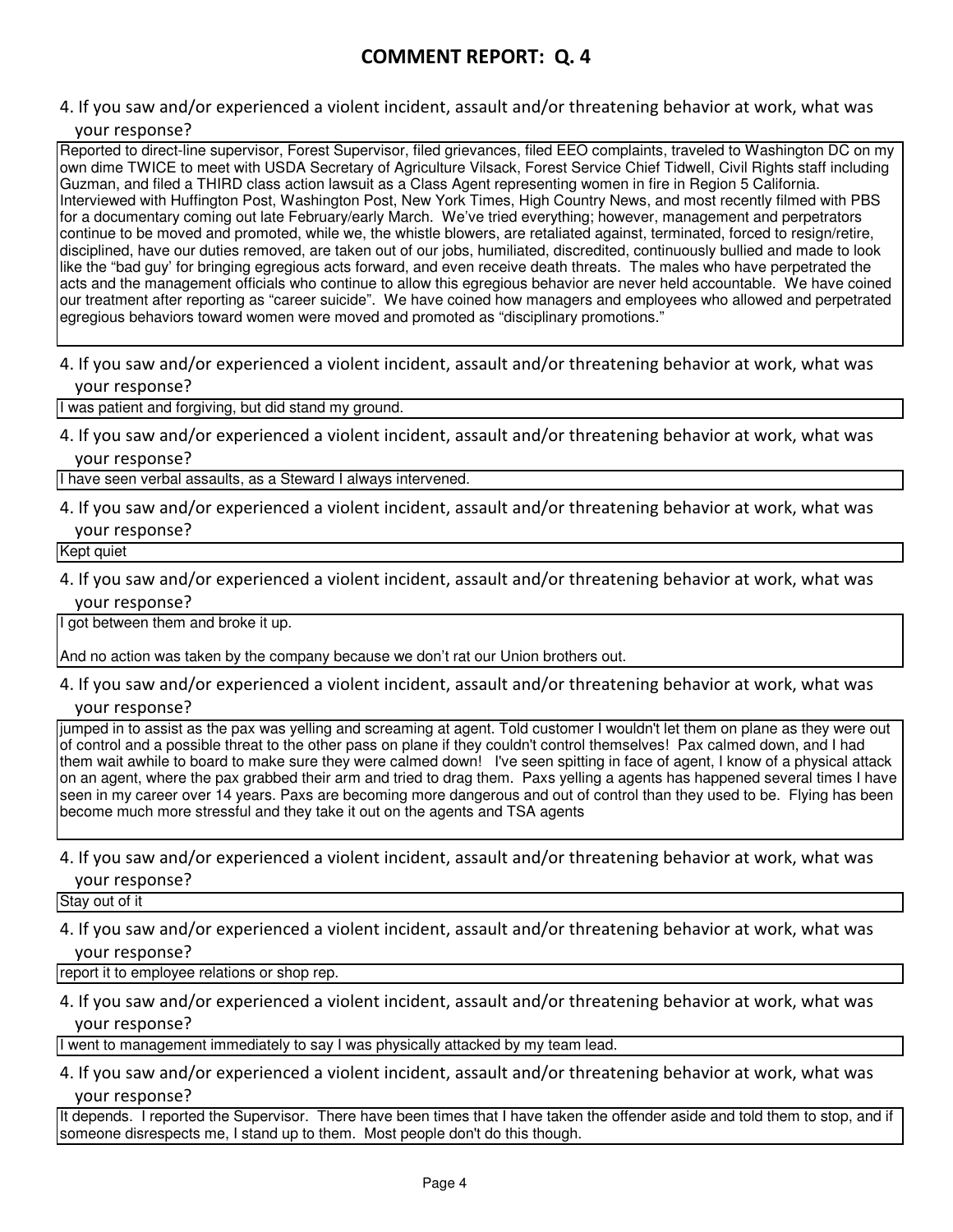4. If you saw and/or experienced a violent incident, assault and/or threatening behavior at work, what was your response?

I am the one that broke it up. I asked if they were done with their word assignments and had time to messing around. I was their supervisor.

4. If you saw and/or experienced a violent incident, assault and/or threatening behavior at work, what was your response?

break it up when i saw it. walk away if involved.

4. If you saw and/or experienced a violent incident, assault and/or threatening behavior at work, what was your response?

Employer is bulling

4. If you saw and/or experienced a violent incident, assault and/or threatening behavior at work, what was your response?

Talk to other employees. Sometimes file a grievance

4. If you saw and/or experienced a violent incident, assault and/or threatening behavior at work, what was your response?

Went to job Stewart with information

4. If you saw and/or experienced a violent incident, assault and/or threatening behavior at work, what was your response?

I am a union officer and committeeman and have had to try to work with both the aggressor and victims in some cases. I also understand sometimes the victims of bullying are fearful of stepping forward.

4. If you saw and/or experienced a violent incident, assault and/or threatening behavior at work, what was your response?

I went upstairs with the supervisor and reported it to HR

4. If you saw and/or experienced a violent incident, assault and/or threatening behavior at work, what was your response?

I helped take control and mitigate the situation.

4. If you saw and/or experienced a violent incident, assault and/or threatening behavior at work, what was your response?

Contacted HR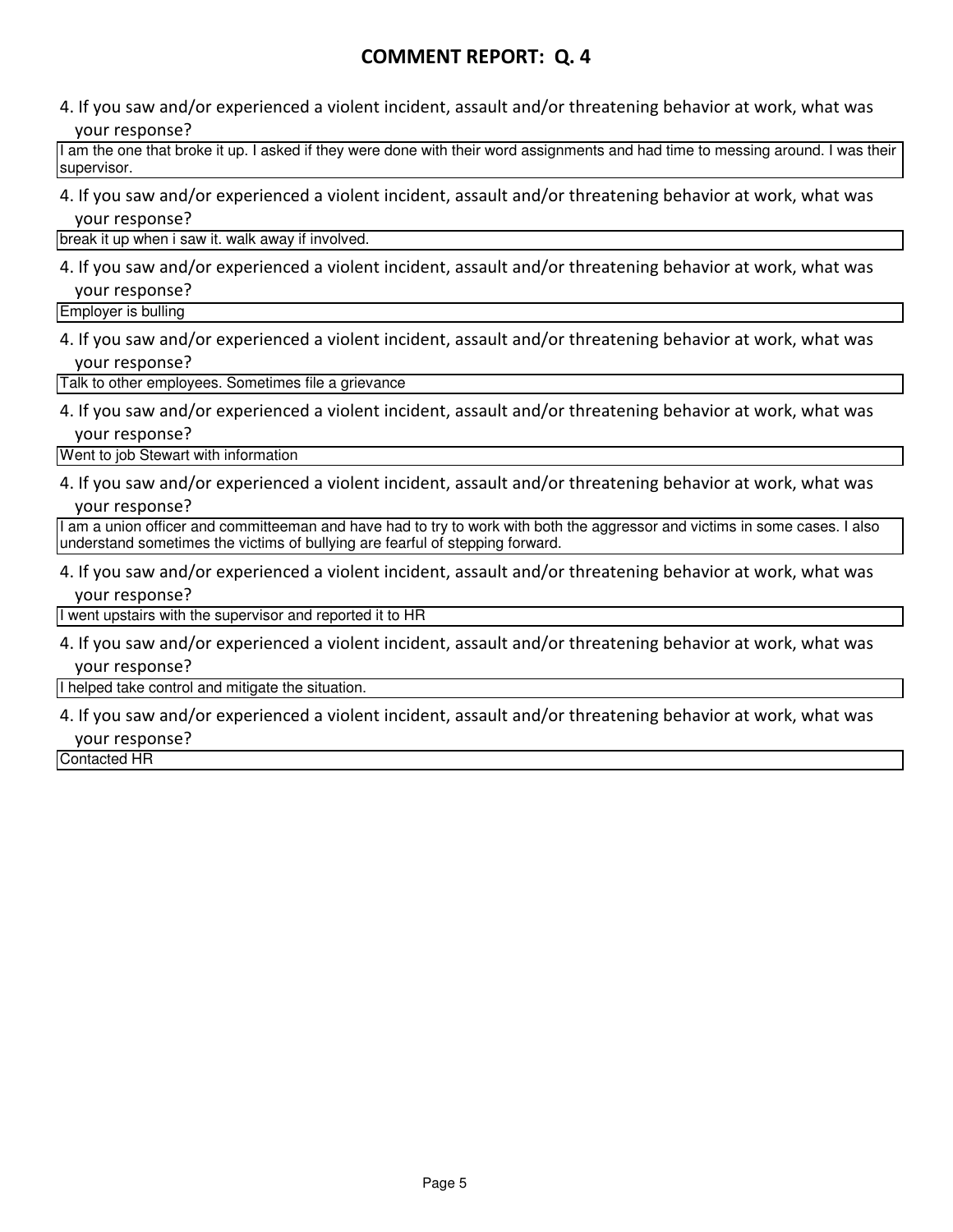\*Insert Other factors that impact whether or not you would report violent incident(s).

I would not have a problem reporting an incident, but I tended to deal with them one on one (with a witness). If it couldn't be solved then there were other ways to handle the concern.

\*Insert Other factors that impact whether or not you would report violent incident(s).

In most instances I would have to feel assured that if reported to employer it would not make it worse for all employees I also would want to make sure if incident was between two employees that there were adequate safeguards to ensure help was available instead of allowing management to use this as an example to others

\*Insert Other factors that impact whether or not you would report violent incident(s).

I would report regardless the severity.

\*Insert Other factors that impact whether or not you would report violent incident(s).

Whether the victim wanted me to, and whether the parties involved were able to work it out. Also, if there was no clear instigator.

\*Insert Other factors that impact whether or not you would report violent incident(s).

I would always report if I saw anything.

\*Insert Other factors that impact whether or not you would report violent incident(s).

no

\*Insert Other factors that impact whether or not you would report violent incident(s).

Honestly I find company moral really dictates level of concern.

\*Insert Other factors that impact whether or not you would report violent incident(s).

I would never fail to report any incident.

\*Insert Other factors that impact whether or not you would report violent incident(s).

The agency has repeatedly retaliated against employees that filing complaints, everyone is afraid to say anything. Many employees find other jobs and leave without resolution.

\*Insert Other factors that impact whether or not you would report violent incident(s).

Depends on wishes of victim, to the extent I can ascertain them. (Unless I'm in a role with mandatory reporter status.)

\*Insert Other factors that impact whether or not you would report violent incident(s).

If I were the target, I would definitely consider what action the company would take as I do not ever want to see job loss as the result.

\*Insert Other factors that impact whether or not you would report violent incident(s).

I would report any physical violence at work, and if I felt there was mental bullying or intimidation, I would report that, too. I don't think there's any excuse for that sort of behavior. I might be a little careful of who I report it to, but they can't fire me because I'm already eligible for retirement.

\*Insert Other factors that impact whether or not you would report violent incident(s).

Would just do it. Period.

\*Insert Other factors that impact whether or not you would report violent incident(s).

The supervisor never intervened to try to help calm the employee. He just sat there, not saying a work or helping to defuse the situation.

\*Insert Other factors that impact whether or not you would report violent incident(s).

The condition of the person that committed the violence was considered as well

\*Insert Other factors that impact whether or not you would report violent incident(s).

All incidents should be reported big and small.

\*Insert Other factors that impact whether or not you would report violent incident(s).

It all depends on the situation and whether it was warranted or not and whether or not there was any real harm done.

\*Insert Other factors that impact whether or not you would report violent incident(s).

This question is confusing, some responses would be appropriate if it influenced reporting, and others appropriate if they influenced me NOT to report.

\*Insert Other factors that impact whether or not you would report violent incident(s).

I would only report it to the union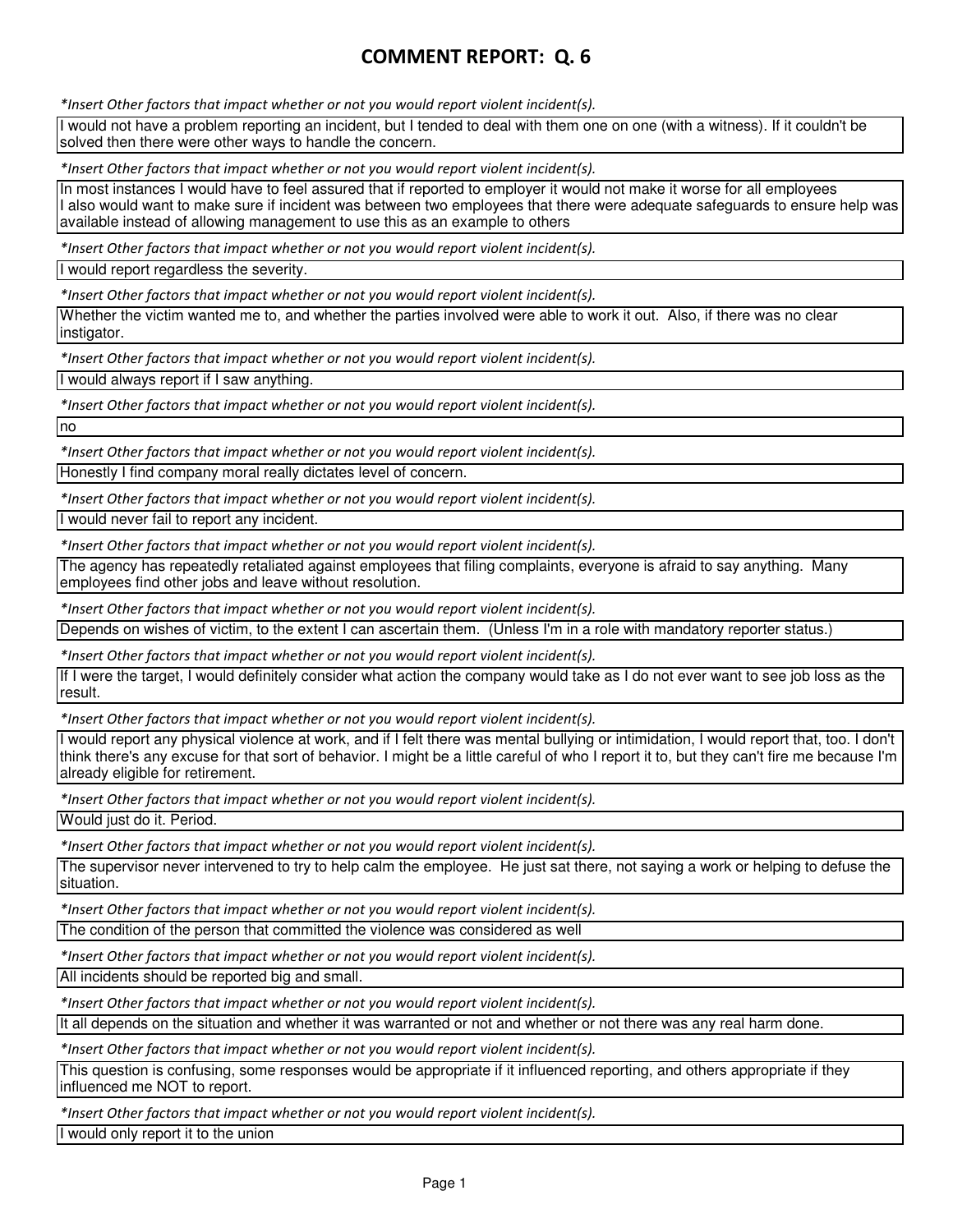\*Insert Other factors that impact whether or not you would report violent incident(s).

It would depend on the incident, but I would not necessarily report it if both individuals were equally aggressive to one another, as in a physical fight.

\*Insert Other factors that impact whether or not you would report violent incident(s).

The only thing more painful than seeing an inappropriate activity is seeing the same thing a second time. With the word violent in number 6, I would ALWAYS report the incident and intervene. Most incidents are lower key and often represent a clash of culture (a new employee who's not familiar with FS or even generally accepted work culture. It still needs addressed, but may not require a "big club" action. Violent, though,--always no excuse.

\*Insert Other factors that impact whether or not you would report violent incident(s).

Reporting doesn't do any good when Management backs Management. Everything is swept under the rug and others are afraid to stand up because they see that Employee was blackballed. Nobody wants that to happen to them.

\*Insert Other factors that impact whether or not you would report violent incident(s).

I would always report it. No matter which side of authority it was on. Wrong is wrong.

\*Insert Other factors that impact whether or not you would report violent incident(s).

I would NEVER let any of these things prevent me from reporting a violent incident, assault and/or threatening behavior at work.

\*Insert Other factors that impact whether or not you would report violent incident(s). If I thought I would be supported

\*Insert Other factors that impact whether or not you would report violent incident(s).

As a Steward there were times that we dealt with situations between two members. If they were able to do so, we would have them talk it out, or we would do so on the other member's behalf. Handling it between two people, we wouldn't involve the company.

\*Insert Other factors that impact whether or not you would report violent incident(s).

employers don't defend employee. they want you to forget about it and let it go

\*Insert Other factors that impact whether or not you would report violent incident(s).

I don't like the choices here. For me, if the behavior doesn't stop, I report it through a union steward, or a supervisor if the union doesn't listen. None of the other choices other than the severity of the incident make much sense for me. If someone is physically hurt, that's severe. If someone is emotionally hurt, I have to look at intent. If malicious intent is there, I report it. If it isn't, I confront the person first and give them a chance to change their behavior.

\*Insert Other factors that impact whether or not you would report violent incident(s).

report it regardless of the severity of incident.

\*Insert Other factors that impact whether or not you would report violent incident(s).

Station manager seems to allow

\*Insert Other factors that impact whether or not you would report violent incident(s).

I would report any violet incident or assault right away.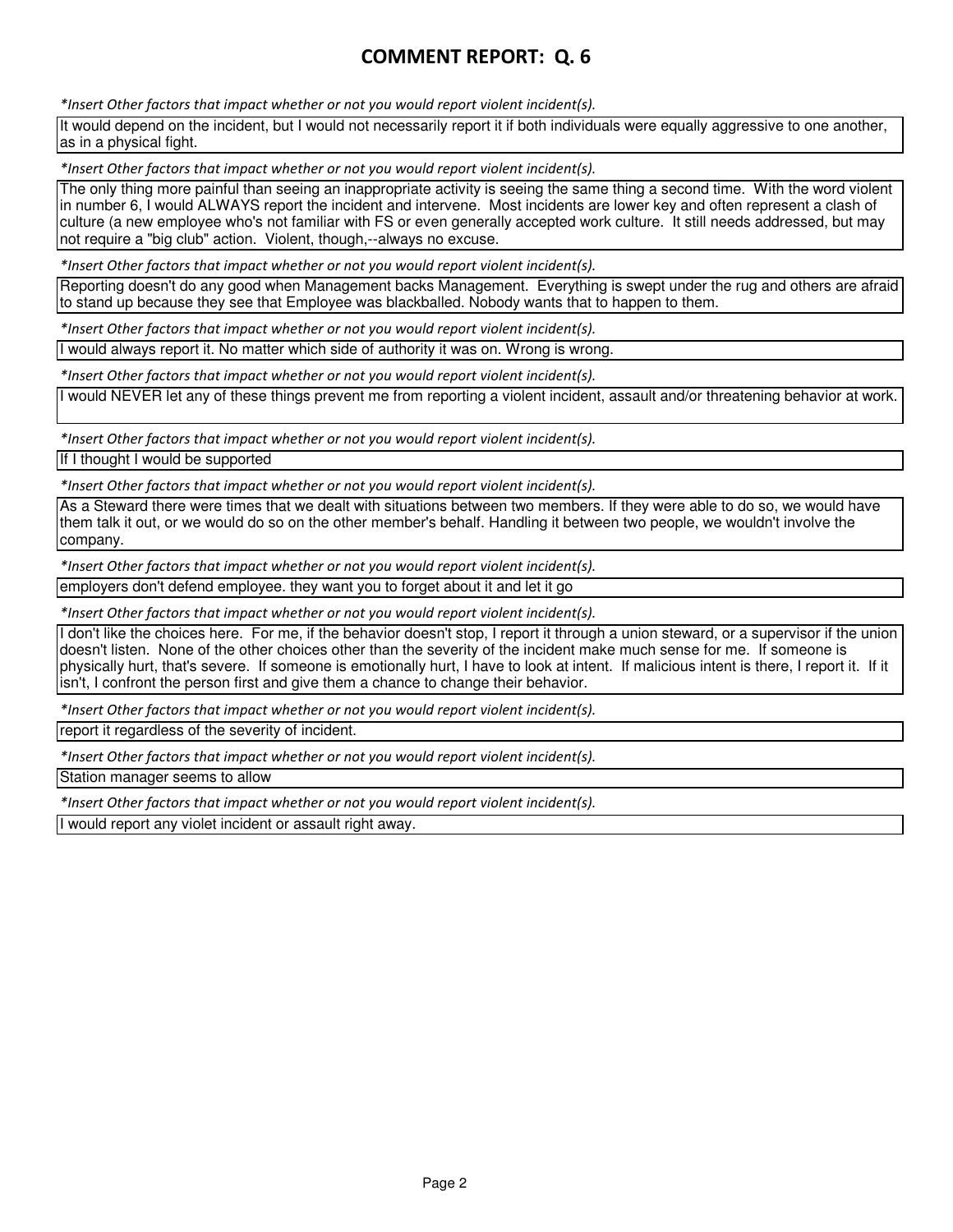10. If you answered yes, please describe the program(s).

Policy- Employer could do a better job of training to prevent violence from escalating

10. If you answered yes, please describe the program(s).

Fire everyone involved, sometimes including the one reporting.

10. If you answered yes, please describe the program(s).

Yes, but many times they are not enforced.

10. If you answered yes, please describe the program(s).

Southwest Airlines: training programs to recognize what to do. Yearly reminders of how to handle workplace violence. In recent years they've also added information on active shooter situations.

10. If you answered yes, please describe the program(s).

Yes they do but it's a big fake false lie. The get back at you. They invoke fear of loss employment or constant riding you.

10. If you answered yes, please describe the program(s).

Annual training on a computer based program.

10. If you answered yes, please describe the program(s).

They likely do, but like most things having and actually implementing are two very different things. Paper tigers.....

10. If you answered yes, please describe the program(s).

No Fear training that is required annually.

10. If you answered yes, please describe the program(s).

Working together guidelines states to treat coworkers with dignity and respect

10. If you answered yes, please describe the program(s).

on line training but no place a supervisor can go to get the resolution to their particular situation. Most supervisors where I work have not idea how to resolve an issues, and so they blame the victim.

10. If you answered yes, please describe the program(s).

It's called the Green Dot program. It's an training program we are required to attend once a year. After we are given a briefing and examples, we break down in groups to discuss how we would we would handle certain situations (situations are given to the groups), then we brief the class.

10. If you answered yes, please describe the program(s).

Training is all that I am aware of, which in my opinion doesn't accomplish much

10. If you answered yes, please describe the program(s).

Annual DoD online training.

10. If you answered yes, please describe the program(s).

green dot

10. If you answered yes, please describe the program(s).

Regular training, both oral and written, with positive as well as negative approaches. Green Dot is a positive program to help people assist in situations to prevent bad outcomes. Disciplinary approaches are rather strong now to deter poor behavior.

10. If you answered yes, please describe the program(s).

There is no real "program" or "training" they terminate everyone involved

10. If you answered yes, please describe the program(s).

Training, reporting, incident response, and alarms available to our frontliners.

10. If you answered yes, please describe the program(s).

But there is no training for the hourly employees, only the salary employees, i.e., supervision and upper management.

10. If you answered yes, please describe the program(s).

Training videos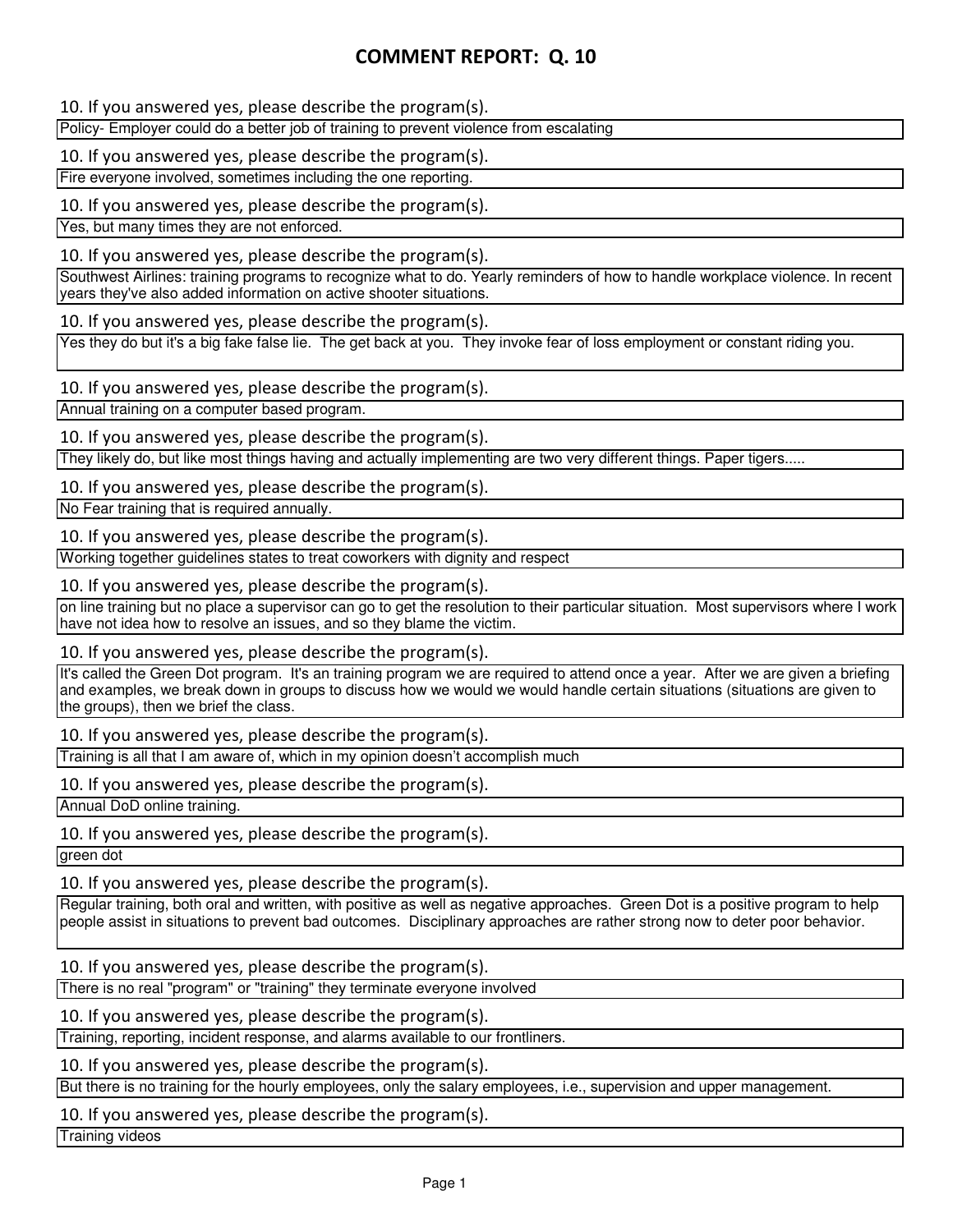10. If you answered yes, please describe the program(s).

USDA US Forest Service has many policies/programs: Anti-Bullying and Anti-Harassment Policies Critical Incident Response Plans Emergency Response Plans Site Safety and Security Plans

## 10. If you answered yes, please describe the program(s).

We have finally agreed to a joint bullying/harassment policy that spells out the procedures. This was a years-ling work of labour between the employer and the local.

10. If you answered yes, please describe the program(s).

Bully-Free Workplaces.Programs MHFA, Mindful Employer The Working Mind

10. If you answered yes, please describe the program(s).

**EAP** 

## 10. If you answered yes, please describe the program(s).

Our Civil Rights Officer is diligent in making sure our employees know their rights and responsibilities and the location of resources to deal with these situations.

## 10. If you answered yes, please describe the program(s).

USDA has Departmental Regulation 4200-001 Workplace Violence Prevention Program.

Policy: Acts or threats of violence against persons or property will not be tolerated. This includes acts of intimidation or harassment, or other inappropriate behavior which causes fear for personal safety. These acts or threats will be cause for serious disciplinary action and possible criminal charges.

10. If you answered yes, please describe the program(s).

Ag learn

10. If you answered yes, please describe the program(s).

We have policies and procedures for reporting and investigating the incident, as well a table for proposed disciplinary action up to and including termination. We have annual training and it is mandatory that employees take it, and recently a Hotline was installed for reporting all assault and bullying incidents anonymously.

## 10. If you answered yes, please describe the program(s).

Multiple programs beginning with a new employee's inception into the program. There are on-line training, in person trainings, formal and informal unit level classes and discussions, and strong organizational interest in educating and preventing these things. The outlier is our customer base who, some of whom dehumanize a federal employee or dislike, even hate, the government and will use verbal and sometimes even physical violence to make their point.

## 10. If you answered yes, please describe the program(s).

You can have all the programs in the world, and it won't matter when nothing is done. For the last two years we've signed antiharassment statement after anti-harassment statement and yet harassment continues!!!!

10. If you answered yes, please describe the program(s).

They do but don't enforce the laws governing bullying

## 10. If you answered yes, please describe the program(s).

Regardless of the program(s) in place at local, regional, national, or departmental levels, managers are not required to follow them and are not held accountable if they don't. If we report that, investigators, hired by the agency, twist our statements around to the point where we look like the "bad guy". It's blatant, normal procedure that we have worked hard to try and change.

## 10. If you answered yes, please describe the program(s).

No Fear

10. If you answered yes, please describe the program(s).

annual review of polices and procedures with workplace violence. We also have an active shooter plan for our office.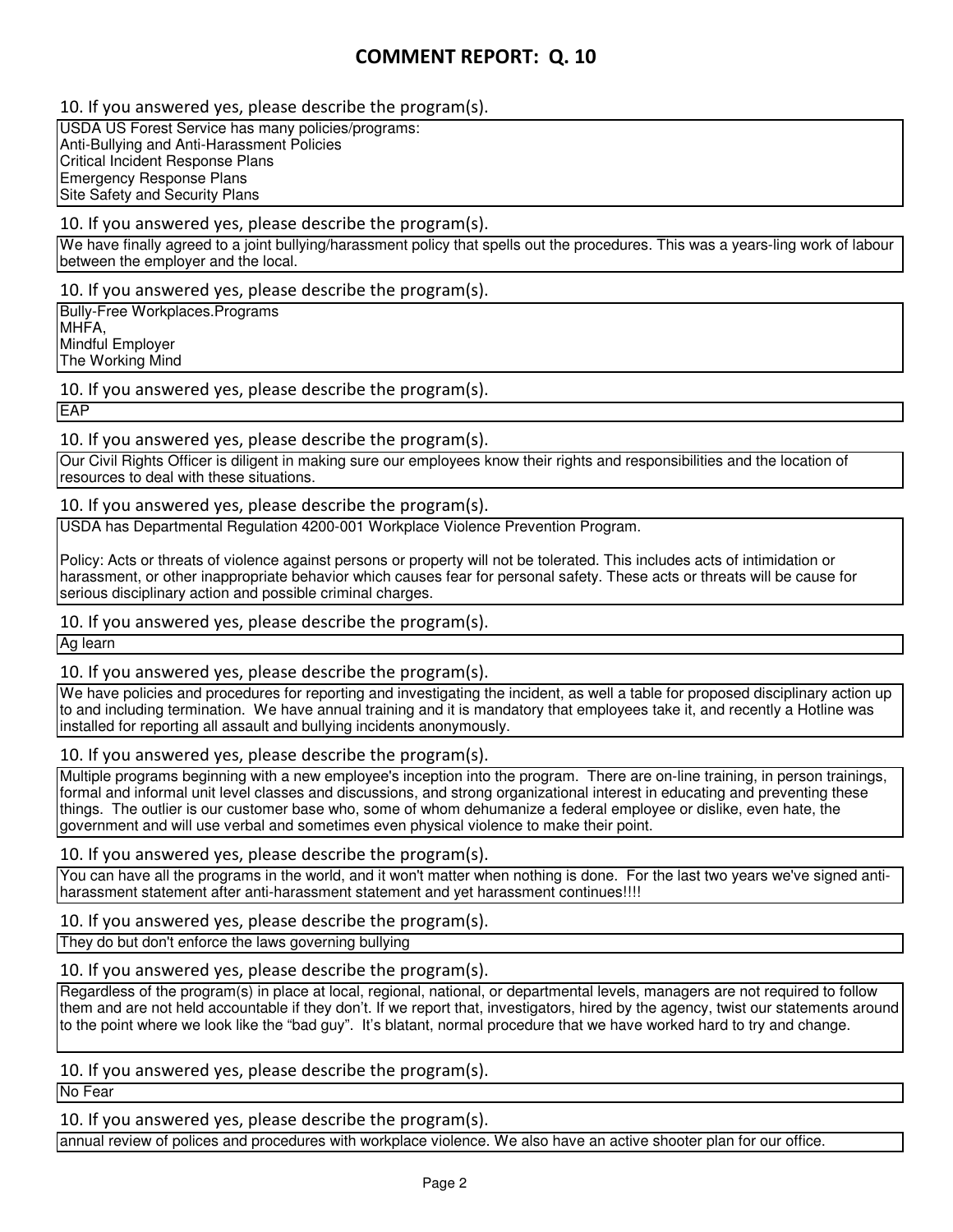## 10. If you answered yes, please describe the program(s).

Computer based training annually.

10. If you answered yes, please describe the program(s).

Not so much as a program as an incentive to get along or work somewhere else

10. If you answered yes, please describe the program(s).

management will find out and retaliate for reporting them

10. If you answered yes, please describe the program(s).

I don't understand why you don't want the "unsure" category clarified. Many companies such as the one I work for have policies, procedures, and 3rd party reporting available (1-800 numbers, etc.) Most are not effective. Maybe there's a question later in the survey about that, but I'm not there yet. My company has a policy that explains how to report. We never know what happens to the info, but behavior doesn't seem to change.

10. If you answered yes, please describe the program(s).

All employees go thru at least 3 weeks of training once they are hired. It teaches employee what is and isn't expected of them. No violence in the work place. Take your issues up with a your supervisor who is trained how to handle those issues.

10. If you answered yes, please describe the program(s).

Run, hide, fight for active shooter

10. If you answered yes, please describe the program(s).

Have meetings over harasment but not much ever comes of it

10. If you answered yes, please describe the program(s).

Security is summoned and they walk you out the gate.

10. If you answered yes, please describe the program(s).

they have annual training for harassment policy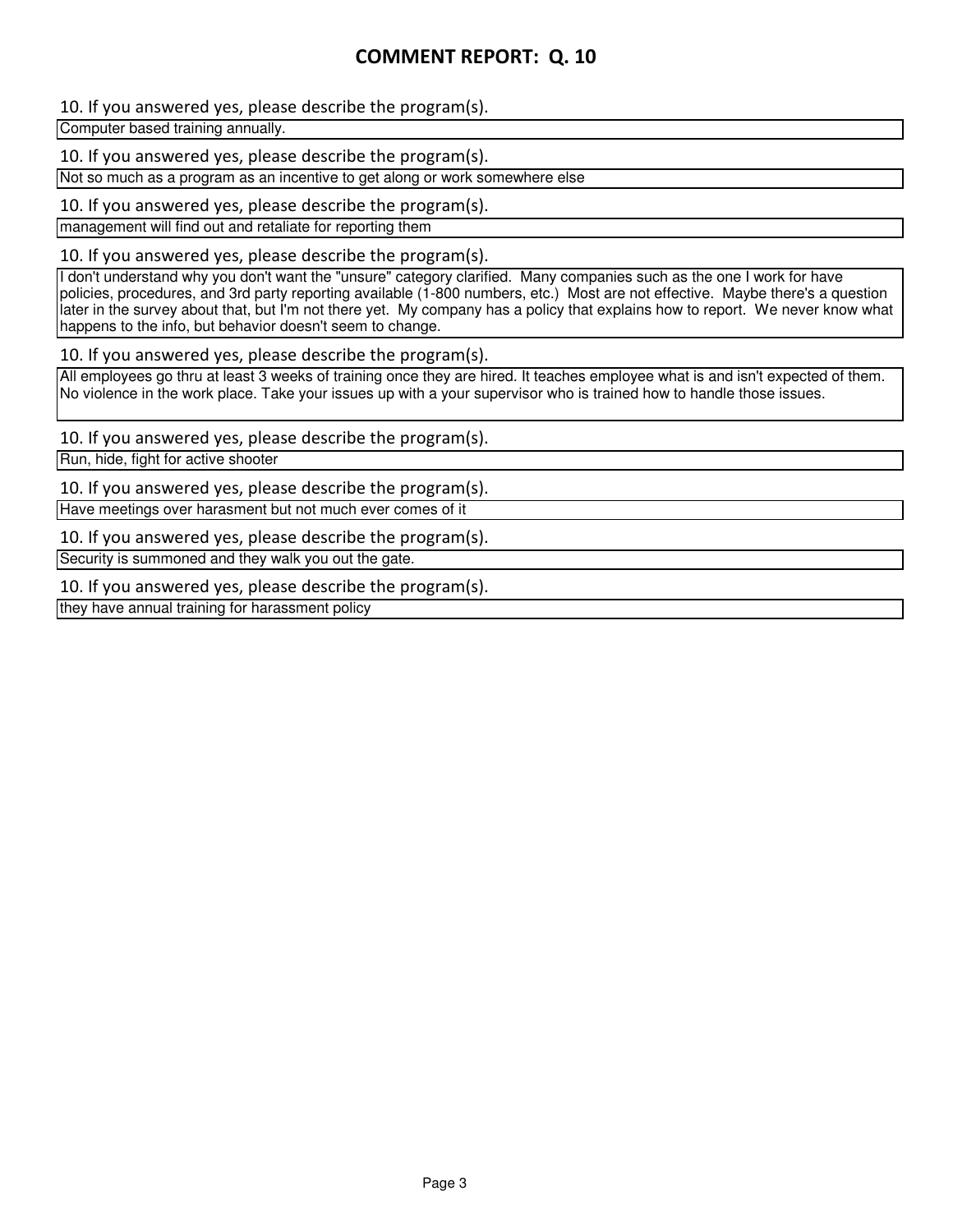\*Other idea(s)

Eliminate the supervisor protection program

#### \*Other idea(s)

Employers held accountable for continually overlooking the violations.

## \*Other idea(s)

Tighten the security of the campus.

#### \*Other idea(s)

Help from union

#### \*Other idea(s)

Organized workplaces require buy in from both entities, but Labor plays the larger role.

#### \*Other idea(s)

Mediation, resolution, solutions to these terrible situations.

#### \*Other idea(s)

Better mandatory management training, and accountability, especially for managers who ignore complaints and turn a blind eye to incidents.

#### \*Other idea(s)

Angry Management Course for Management. Leadership courses (how to be a better leader)

#### \*Other idea(s)

Zero tolerance

## \*Other idea(s)

A policy must be put in place AND ENFORCED!

#### \*Other idea(s)

We have a very unsecure federal office. The front door is unlocked to serve the public but there is no access control to the rest of the building. Anyone could walk in the main door and, if the front desk person is in the mailroom or restroom, they would have unfettered access to the rest of the building.

#### \*Other idea(s)

Competency requirements in keeping with the National Standard for Canada on Psychological Workplace Health and Safety

## \*Other idea(s)

Need to include active shooter simulations.

#### \*Other idea(s)

Behavior based training, we will not change the work environment until people have changed their behavior.

## \*Other idea(s)

Within the workplace, our culture is very positive even with the occasional outlier. It's our customer base that worries me, the takeover at Malheur being one particularly egregious example. The public needs to understand that the purpose of government is to provide a public good that private industry, individuals and even charities can't provide. Some people extrapolate even ancient excesses to the modern period and paint federal employees with a totally fallacious brush. It's frustrating to be a public servant.

#### \*Other idea(s)

How about applying the Golden Rule? How about treating people fairly? How about standing up for the employees you supervise? How about just being kind, decent, caring individuals?

#### \*Other idea(s)

If after 2 or more incidents of bullying the person doing so would be let go. Not swept under the rug. It seems the person who is bullied is the one that pays the price. Moving to new job, quitting, sick leave etc.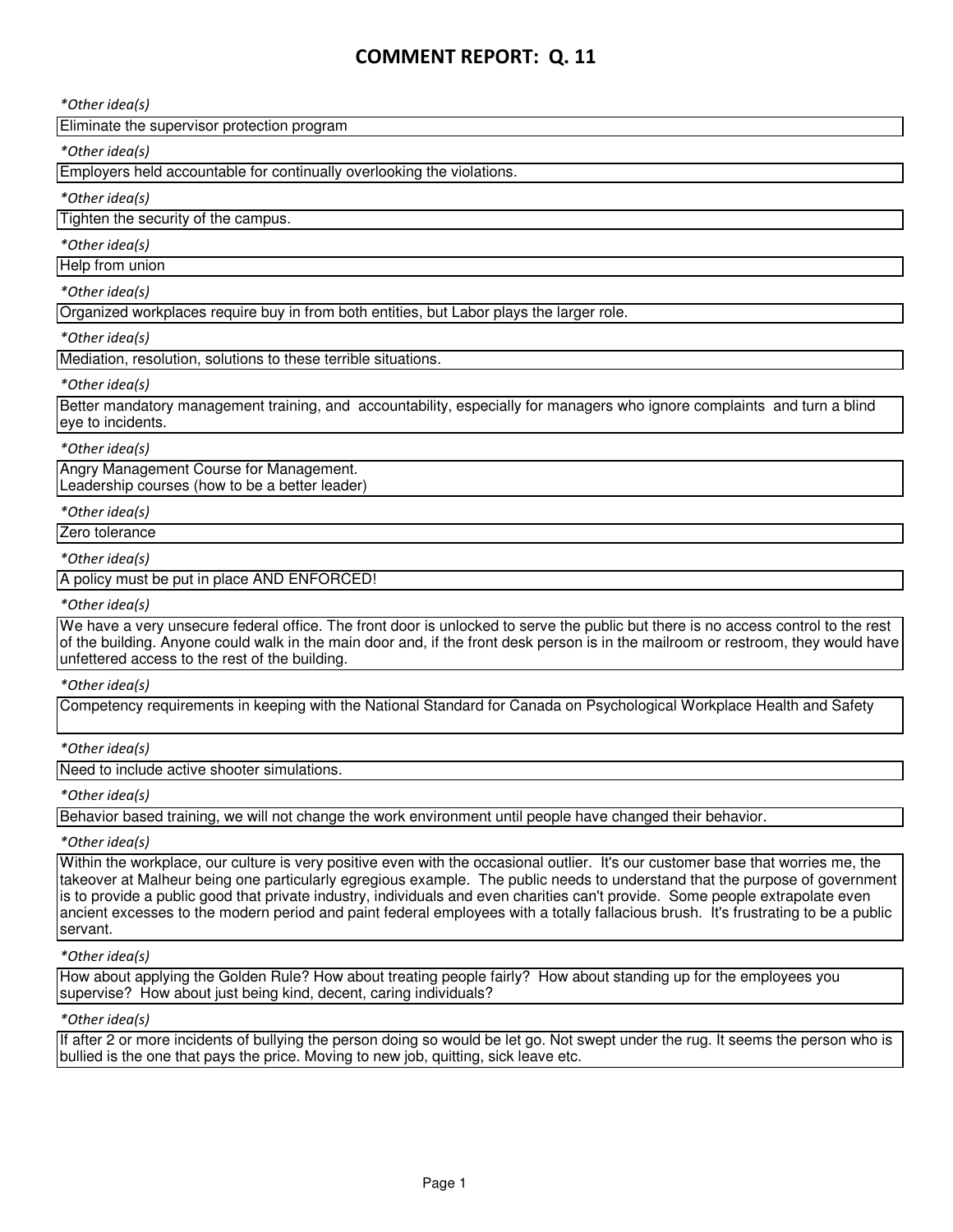#### \*Other idea(s)

While the first two class action lawsuits were in place, and a consent decree was issued due to the agency's failure to comply with court orders, monitoring counsels were appointed. As long as the monitoring counsels were in place, court adjudicated action items and employee/managers behaviors were kept in check. As soon as the monitoring counsels were disbanded, the egregious behaviors of discrimination, sexual harassment and assault, harassment, bullying, disparate treatment, good ole' boy hiring, job denial, removal of job duties from women, removal of women from their jobs, ostracizing women who speak up, trumping up women on false allegations, looking for any reason to scrutinize timesheets, travel claims, use of vehicles, etc. to try and trump charges up against women started all over again. I believe that relentless oversight from an outside entity is the only way to prevent workplace violence, harassment, and retaliation. I also believe that the Civil Rights Staff should NOT work directly for management; but should work for a Civil Rights Board of Directors, Committee, or other outside entity. The most important thing is that there has to be visible, impacting disciplinary consequences that happen to perpetrators and managers who "look the other way" in order to reduce all risks and egregious behaviors. As long as these people are allowed to resign in lieu of termination when they are found guilty, are allowed to "hang out" until they are eligible for retirement, or are promoted and moved to get them "out of sight, out of mind", there will be no change in the culture because the perpetrators have no reason to fear that they will lose anything; and the women and men who have been violated will continue to be afraid to take action because they don't want to risk their jobs, their reputation, losing their retirement, or affecting their relationships and families. I believe that this is the most important thing that can happen to actually change the culture in the fire service and other agencies.

#### \*Other idea(s)

Real consequences for bullying

#### \*Other idea(s)

Self defense programs, kung fu classes!

#### \*Other idea(s)

buzzer at agents positions they can press if the pax in front of them is getting out of hand, so a security guard can run over. This is very important because sometimes an agent works a flight alone and if anything happens their is no one to help. I have seen customers get involved when threats are made or an agent is being hassled.

#### \*Other idea(s)

A clear workplace bullying explanation and policy that is enforced. This means training should occur instead of having a supervisor hand everyone the policy and moving on. Additionally, Labor Unions should be taking this on and taking it seriously. We have to get away from protecting guilty people in favor of protecting all workers.

#### \*Other idea(s)

Train supervisors, leads, how to handle conflicts.

#### \*Other idea(s)

Provisions made to identify Management aggressive actions against workers.

#### \*Other idea(s)

Peer programs are the most effective, I would like to see Union brothers and sisters provided education, resources, and time to roll out a Union workplace program.